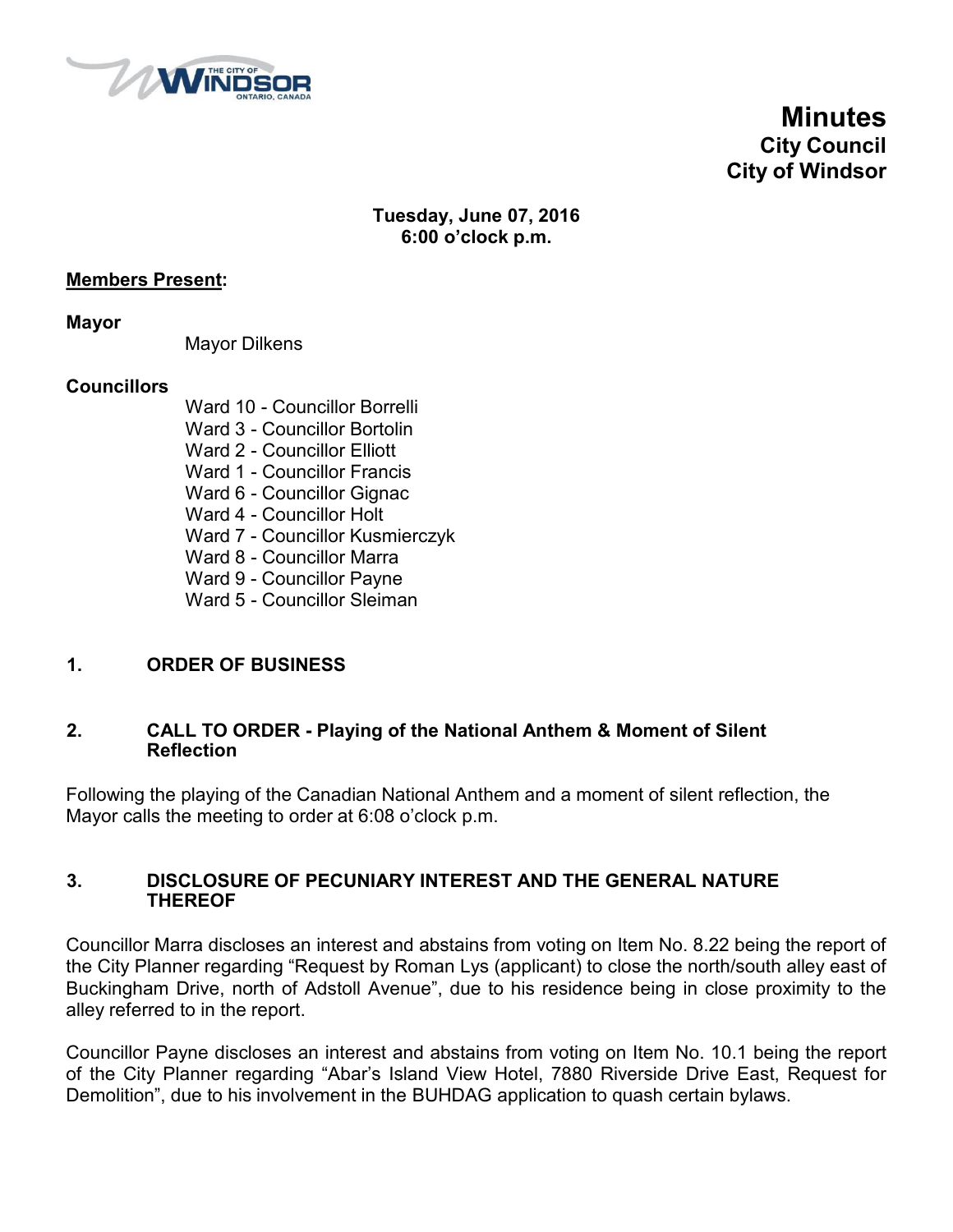#### **4. ADOPTION OF THE MINUTES**

#### **4.1. Minutes of the Windsor City Council meeting held May 16, 2016**

Moved by: Councillor Borrelli Seconded by: Councillor Bortolin

That the Minutes of the regular meeting of Council held May 16, 2016 **BE ADOPTED** as presented. Carried.

#### **4.2. Minutes of the Special Meeting of Windsor City Council held May 30, 2016**

Moved by: Councillor Borrelli Seconded by: Councillor Bortolin

That the Minutes of the Special Meeting of Council held May 30, 2016 **BE ADOPTED** as presented. Carried.

#### **5. Dads Matter Month June 2016**

Dads Matter Month June 2016

#### **6. COMMITTEE OF THE WHOLE**

Moved by: Councillor Elliott Seconded by: Councillor Francis

That Council do now rise and move into Committee of the Whole with the Mayor presiding for the purpose of dealing with:

- (a) communication items;
- (b) consent agenda;
- (c) hearing requests for deferrals, referrals and/or withdrawals of any items of business;
- (d) hearing presentations and delegations;
- (e) consideration of business items;
- (f) consideration of Committee reports:
	- (i) **Report of Special In-Camera Meeting or other Committee as may be held prior to Council** (if scheduled);

(ii)**Report of the Striking Committee** of its meeting held June 7, 2016; and

(g) consideration of by-laws 77-2016 through 80-2016 (inclusive). Carried.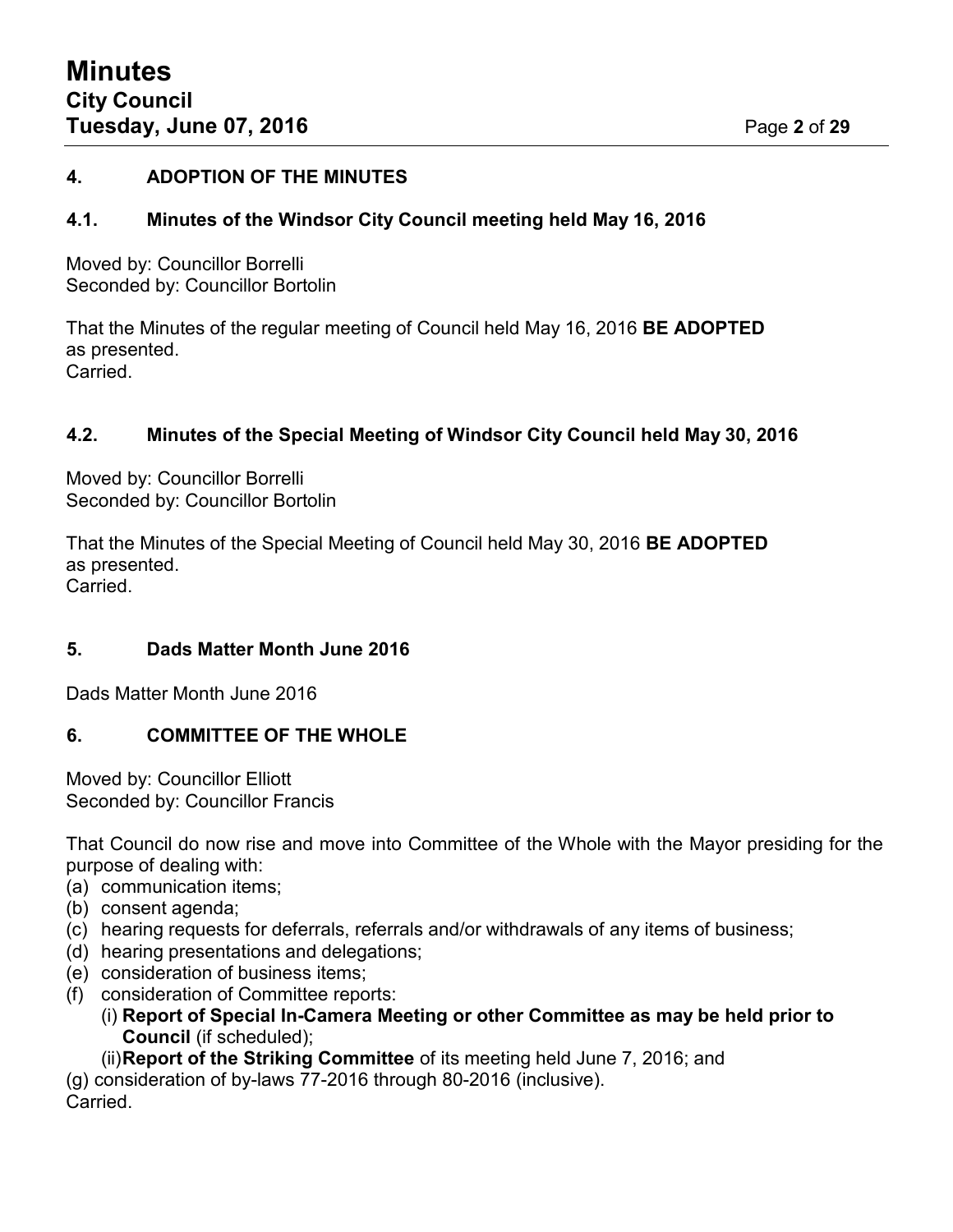#### **7. COMMUNICATIONS INFORMATION PACKAGE**

#### **7.1. Correspondence - June 7, 2016**

Moved by: Councillor Gignac Seconded by: Councillor Holt

Decision Number: CR352/2016

That the following Communication Items 7.1.1 to 7.1.11 inclusive, as set forth in the Council Agenda **BE REFERRED** as noted:

| No.   | Sender                        | Subject                                                              |  |
|-------|-------------------------------|----------------------------------------------------------------------|--|
| 7.1.1 | Ministry of Energy            | Request for submissions regarding the next Long-Term<br>Energy Plan. |  |
|       |                               | <b>City Engineer</b>                                                 |  |
|       |                               | Note & File                                                          |  |
|       |                               | GP2016                                                               |  |
| 7.1.2 | <b>Minister of Municipal</b>  | Request for input regarding Inclusionary Zoning in regards to        |  |
|       | Affairs & Housing             | the Long-Term Affordable Housing Strategy Update.                    |  |
|       |                               | <b>City Planner</b>                                                  |  |
|       |                               | Executive Director, Housing & Children's Services<br>Note & File     |  |
|       |                               | GH/6905                                                              |  |
| 7.1.3 | Ministry of the               | Environmental Compliance Approval for sanitary sewers to             |  |
|       | Environment &                 | be constructed on County Road 42.                                    |  |
|       | <b>Climate Change</b>         | Note & File                                                          |  |
|       |                               | SW2016                                                               |  |
| 7.1.4 | Ministry of the               | Environmental Compliance Approval for sanitary and storm             |  |
|       | Environment &                 | sewers to be constructed on St. John Street.                         |  |
|       | <b>Climate Change</b>         | Note & File                                                          |  |
|       |                               | SW/12559                                                             |  |
| 7.1.5 | <b>Environment &amp; Land</b> | Notice of Hearing regarding 395 Neal Blvd.                           |  |
|       | Tribunals - Ontario           | <b>City Planner</b>                                                  |  |
|       | <b>Municipal Board</b>        | <b>City Solicitor</b><br>Note & File                                 |  |
|       |                               | ZC2016                                                               |  |
| 7.1.6 | <b>Ontario Municipal</b>      | Decision regarding Land Compensation for lands located               |  |
|       | <b>Board</b>                  | between Riverside Drive and University Avenue.                       |  |
|       |                               | <b>City Planner</b>                                                  |  |
|       |                               | <b>City Solicitor</b>                                                |  |
|       |                               | Note & File                                                          |  |
|       |                               | ZB/3520                                                              |  |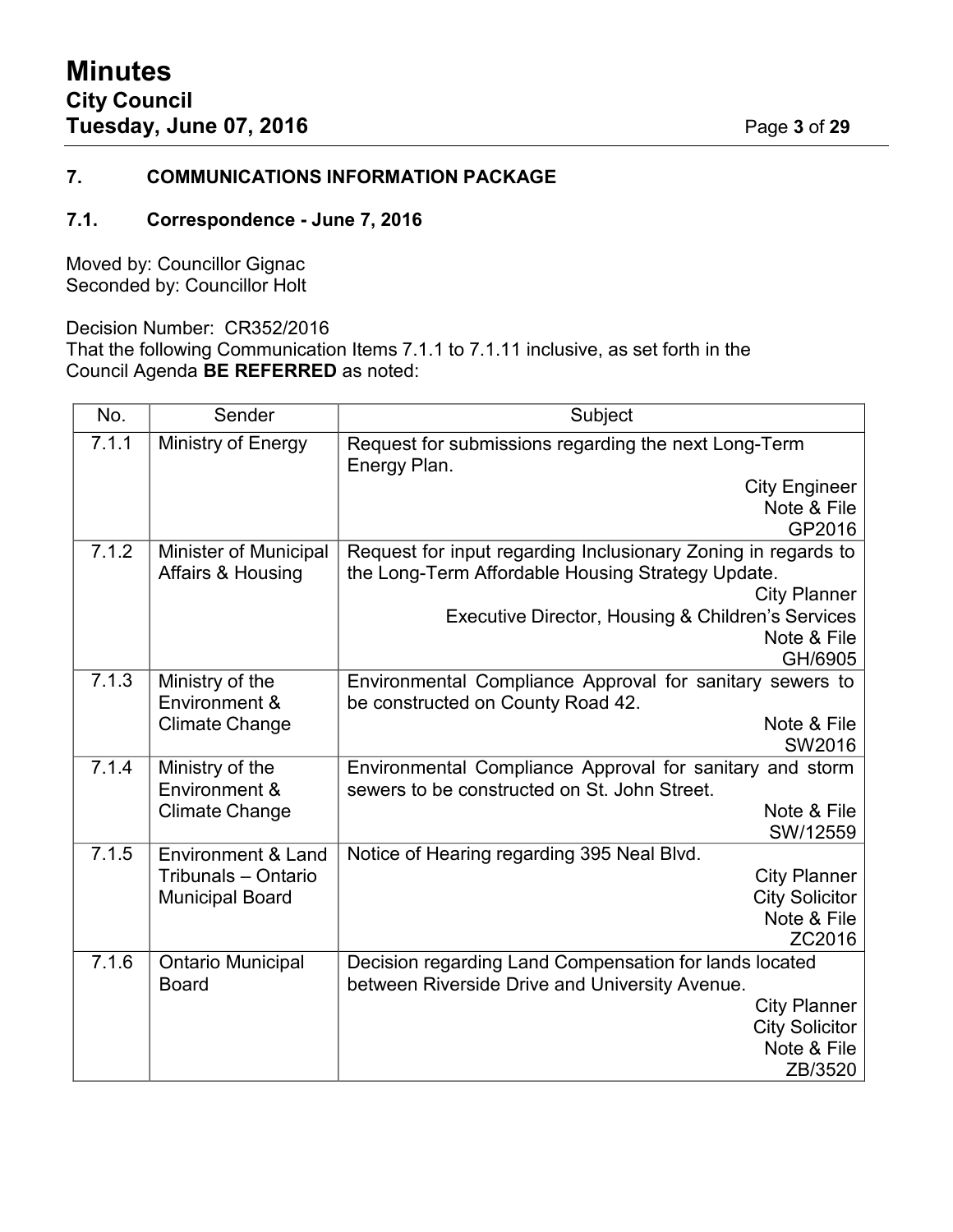# **Minutes City Council Tuesday, June 07, 2016** Page **4** of **29**

| 7.1.7  | Manager of Urban<br>Design              | Application of Southwood Community Church for Site Plan<br>Approval to permit an addition to the Church at 2001 Spring<br>Garden Road.                          |  |
|--------|-----------------------------------------|-----------------------------------------------------------------------------------------------------------------------------------------------------------------|--|
|        |                                         | Note & File                                                                                                                                                     |  |
|        |                                         | ZS/12567                                                                                                                                                        |  |
| 7.1.8  | Manager of Urban<br>Design              | Application of Cavalier Tool Mfg. Ltd. for Site Plan Approval<br>to permit an addition at 3450 Wheelton.                                                        |  |
|        |                                         | Note & File                                                                                                                                                     |  |
|        |                                         | ZS/12074                                                                                                                                                        |  |
| 7.1.9  | Manager of Urban<br>Design              | Application of Windsor Poirier Inc. c/o Poirier Electric for Site<br>Plan Approval to permit a Wendy's at Tecumseh & Ouellette<br>Avenue 55 Tecumseh Road West. |  |
|        |                                         | Note & File                                                                                                                                                     |  |
|        |                                         | ZS/12577                                                                                                                                                        |  |
| 7.1.10 | Secretary/Treasurer,<br>Committee of    | Committee of Adjustment Agenda for meeting to be held<br>Thursday, June 16, 2016.                                                                               |  |
|        | Adjustment                              | Note & File                                                                                                                                                     |  |
|        |                                         | ZC2016                                                                                                                                                          |  |
| 7.1.11 | Office of the Mayor,<br>City of Windsor | Letter to Minister of the Environment & Climate Change<br>regarding the Windsor Hum.                                                                            |  |
|        |                                         | Note & File                                                                                                                                                     |  |
|        |                                         | EI2016                                                                                                                                                          |  |

Carried.

#### **8. CONSENT AGENDA**

#### **8.1. RFP 66-16 - IMPROVEMENT OF EXISTING SANITARY SEWERS – OJIBWAY**

Moved by: Councillor Kusmierczyk Seconded by: Councillor Marra

Decision Number: CR353/2016

**I.** THAT the following successful proponent **BE ACCEPTED:**

| <b>PROPONENT:</b><br>RFP NO.: | LIQUI-FORCE SERVICES (ONTARIO) INC.<br>66-16 |
|-------------------------------|----------------------------------------------|
| TOTAL FIXED ALL INCLUSIVE     |                                              |
| <b>LUMP SUM PRICE:</b>        | \$989,500.00 (plus non recoverable HST)      |

#### **ACCOUNT CHARGED: 007-5410-9998-02942-7141018**

**II.** THAT the Chief Administrative Officer and City Clerk **BE AUTHORIZED** to sign a contract with the successful proponent, satisfactory in technical content to the City Engineer, in financial content to the City Treasurer, and in form to the City Solicitor.

Carried.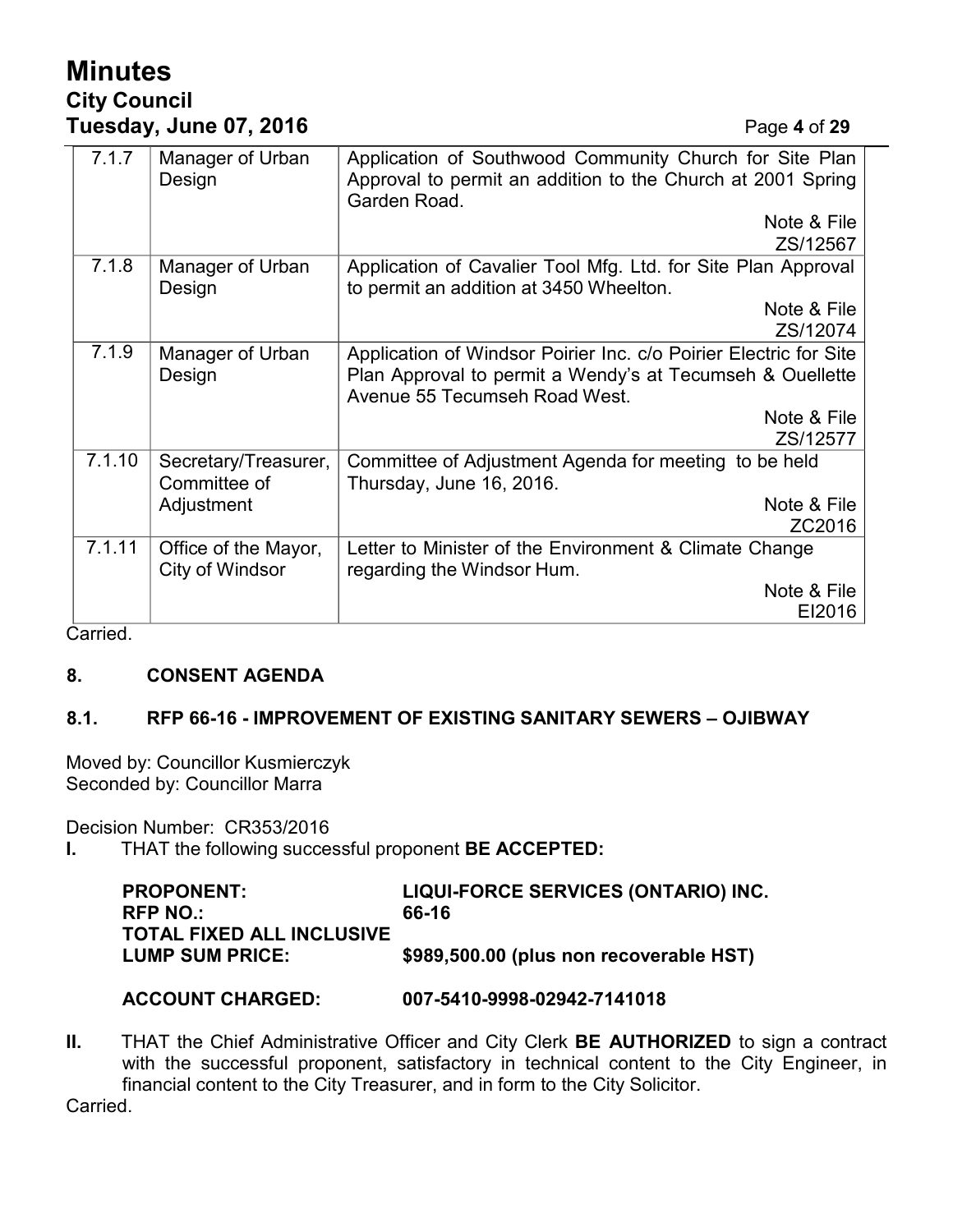**Minutes City Council Tuesday, June 07, 2016** Page **5** of **29**

Report Number: C 101/2016 Clerk's File: SW/8467 8.1

#### **8.2. Awarding the Equipment, Construction, and Installation of Combined Heat and Power Systems at WFCU Centre and Huron Lodge LTC Facility Wards 1 and 7**

Moved by: Councillor Kusmierczyk Seconded by: Councillor Marra

#### Decision Number: CR354/2016

That consistent with the provisions contained within RFPs  $\#168-15$  and  $\#169-15$ , and in accordance with Purchasing Bylaw 93-2012 and amendments thereto, the City Clerk and Chief Administrative Officer **BE AUTHORIZED** to execute and sign agreements with GAL Power Systems Toronto Ltd. for a 400 kW generator set at Huron Lodge Long Term Care Facility, for a total cost not to exceed \$1,116,082 (exclusive of HST), and Total Power Ltd. for a 800 kW generator set at WFCU Centre, for a total cost not to exceed \$1,274,000 (exclusive of HST); subject to approval in legal content to the City Solicitor, in financial content to the Chief Financial Officer and City Treasurer, and in technical content to the Senior Manager of Asset Planning; and

That consistent with the provisions contained in tender #100-16 and in accordance with Purchasing Bylaw 93-2012 and amendments thereto, the tender submitted by Vollmer Inc., for the construction / installation of a CHP system at both the WFCU Centre and Huron Lodge LTC Facility **BE ACCEPTED**, and that the Chief Administrative Officer and the City Clerk **BE AUTHORIZED** to execute and sign a contract for a total cost not to exceed \$1,422,000 (exclusive of HST), with Vollmer Inc. satisfactory in technical content to the Senior Manager of Asset Planning, in financial content to the Chief Financial Officer / City Treasurer, and in legal content to the City Solicitor; and

That consistent with CR 51/2015 and CR144/2015, Council **APPROVE** the total net expenditure of \$3,348,332 (exclusive of HST) for the purchase and installation of the two CHP systems to be funded by a portion of the project savings estimated to be \$631,000 annually; and

THAT Council **APPROVE** the establishment of a capital reserve fund dedicated to the minor and major overhauls of the CHP systems for the WFCU Centre and Huron Lodge funded by an annual transfer from operating budget savings in the amount of \$60,000 and \$30,000 respectively; and

That Council **APPROVE** the establishment of a capital improvement reserve fund for the WFCU Centre funded by an annual transfer from operating budget savings in amount of \$50,000; and

That Council **DIRECT** Administration to report back annually as to the ongoing financial and operational progress of the two CHP systems; and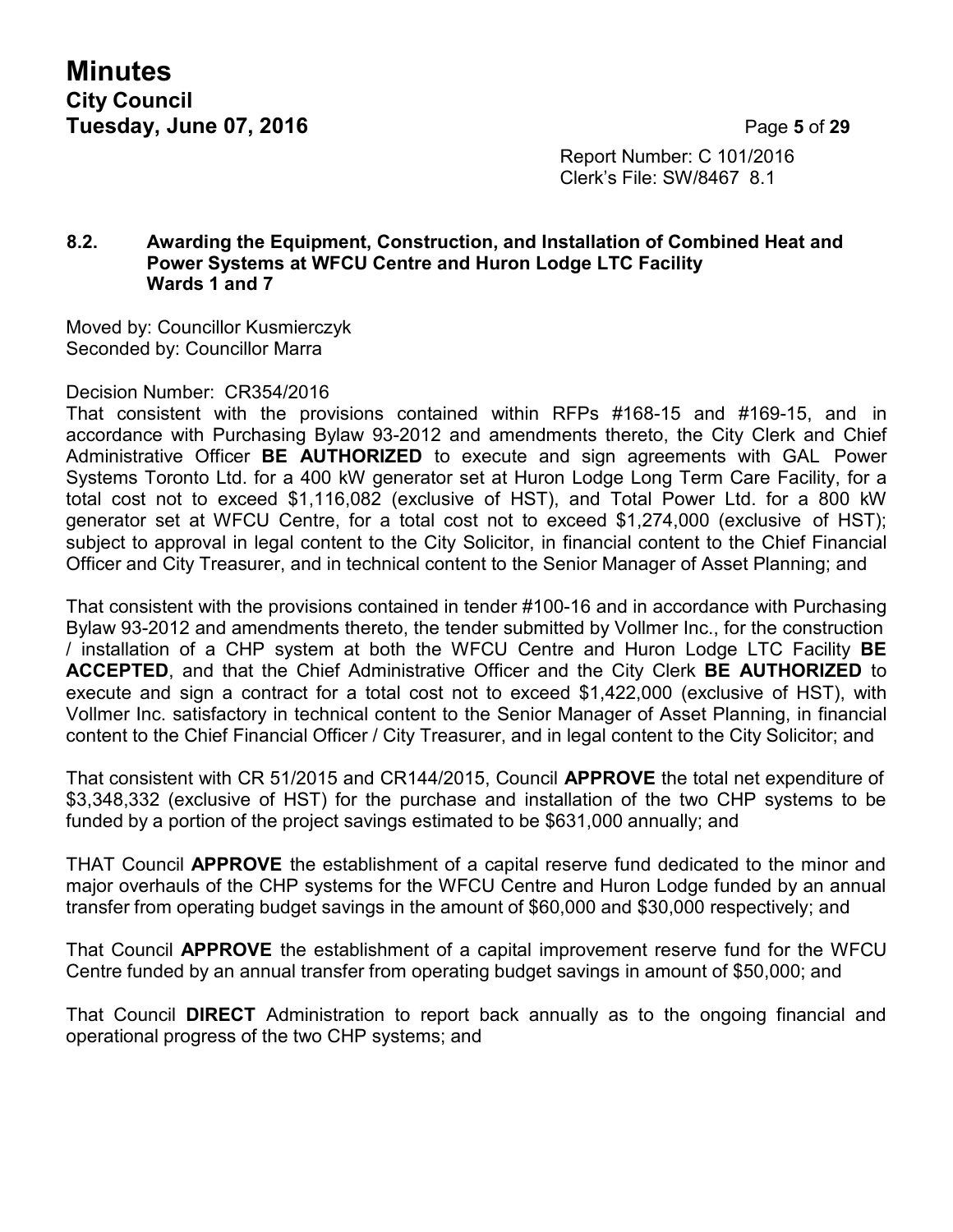That the Chief Administrative Officer and City Clerk **BE AUTHORIZED** to sign, as may be required, agreements and contracts with Provincial Governments and its affiliated agencies as well as EnWin Utilities; such documents to be satisfactory in form to the City Solicitor; in technical content to the Senior Manager of Asset Planning; and in financial content to the Chief Financial Officer and City Treasurer.

Carried. Report Number: C 83/2016 Clerk's File: APM/12308 8.2

#### **8.3. WFCU Centre Spectator Arena LED Lighting Conversion - Awarding of RFP #80-16 Ward 7**

Moved by: Councillor Kusmierczyk Seconded by: Councillor Marra

Decision Number: CR355/2016

That consistent with the provisions contained in RFP #80-16 and in accordance with the Purchasing By-law 93-2012 and amendments hereto, the City Clerk and Chief Administrative Officer **BE AUTHORIZED** to execute an agreement with Dynamic Energy Services Inc. to provide the complete design, supply, and installation of television broadcast quality LED lighting solution in the main 6500 seat spectator arena of the WFCU Centre at a total cost not to exceed \$366,000 (exclusive of HST) subject to approval in legal content to the City Solicitor, in financial content to the City Treasurer, and in technical content to the Senior Manager of Asset Planning; and

That Council **APPROVE** the net project cost in the amount of \$238,967 to be funded by an annual transfer from the WFCU Centre operating budget from the annual savings estimated to be \$32,593. Carried.

> Report Number: S 95/2016 Clerk's File: SR/12127 8.3

#### **8.4. Interim Control By-law Exemption-Parking Area for 3141 Sandwich Street**

Moved by: Councillor Kusmierczyk Seconded by: Councillor Marra

#### Decision Number: CR356/2016

That an exemption from the Interim Control By-law 126-2015, **BE GRANTED** to Assisted Living Southwestern Ontario located at 3141 Sandwich Street to alter and provide additional parking to the existing parking area, on condition that the Sandwich Heritage Conservation District Plan policies and Olde Sandwich Towne Community Improvement Plan, and the Olde Sandwich Towne Supplemental Development and Urban Design Guidelines be incorporated into this development. Carried.

> Report Number: C 103/2016 Clerk's File: ACO2016 8.4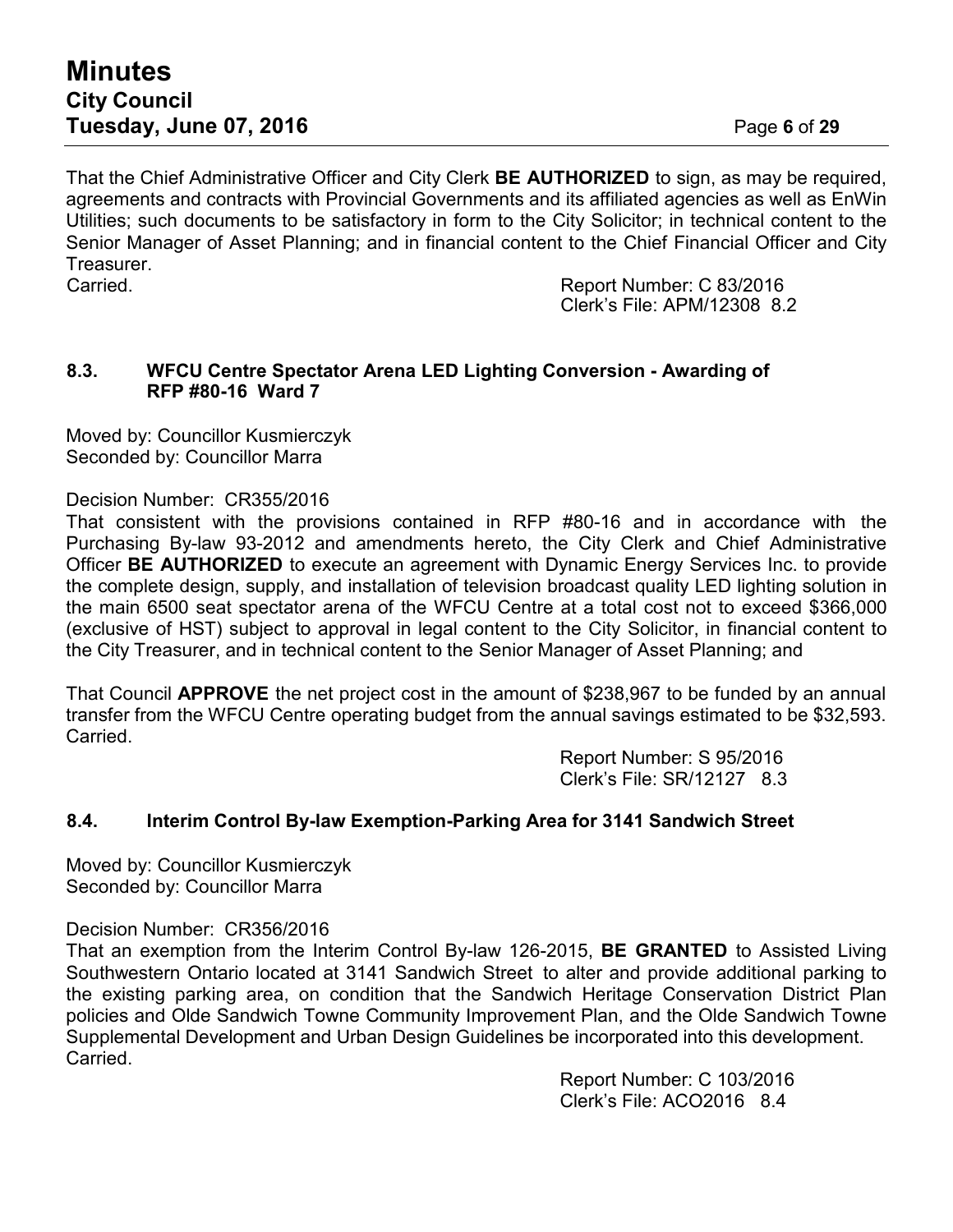#### **8.5. Windsor Public Library Postage Meter Rental and Corporate Leasing Policy Amendment-City Wide**

Moved by: Councillor Kusmierczyk Seconded by: Councillor Marra

#### Decision Number: CR357/2016

That the Windsor Public Library **BE AUTHORIZED** to enter into a 60 month postage meter rental with Francotyp-Postalia Canada Inc. through Kelcom operating as Windsor Copier Inc. for a total of \$1,800 plus taxes, in accordance with the City's Purchasing Bylaw and as approved by the Chairman of the Windsor Public Library Board; and

That in the opinion of the City Treasurer and Council, the proposed lease will not materially impact the debt and financial obligation limit of the City of Windsor, and its risks, in combination with all the other leases of that category entered into or proposed to be entered into this year by the City of Windsor, will not result in a material impact for the community; and

That the City's Corporate Leasing Policy **BE AMENDED** to exempt office equipment rentals and leases considered to be financially immaterial, which may include certain mailing equipment, postage meter rentals, fax machines, and individual photocopier leases (CR218/2015), from the requirement to be reported to and approved by Council, as long as such procurement adheres to the City's Purchasing Bylaw, is submitted to the Office of the City Treasurer for review and approval prior to procurement, and provided that sufficient funding is available and provided within the respective budget(s) as approved by City Council. Carried. Report Number: C 106/2016

Clerk's File: AE2016 8.5

#### **8.6. Utility Cut Restoration - Concrete & Catchbasin Repairs - Tender No. 30-16 - City Wide**

Moved by: Councillor Kusmierczyk Seconded by: Councillor Marra

Decision Number: CR358/2016

I. THAT Council **ACCEPT** the following tenders for the Utility Cut Restoration – Concrete & Catchbasin Repairs, of the three (3) lowest prequalified bidders as per Tender No. 30-16; and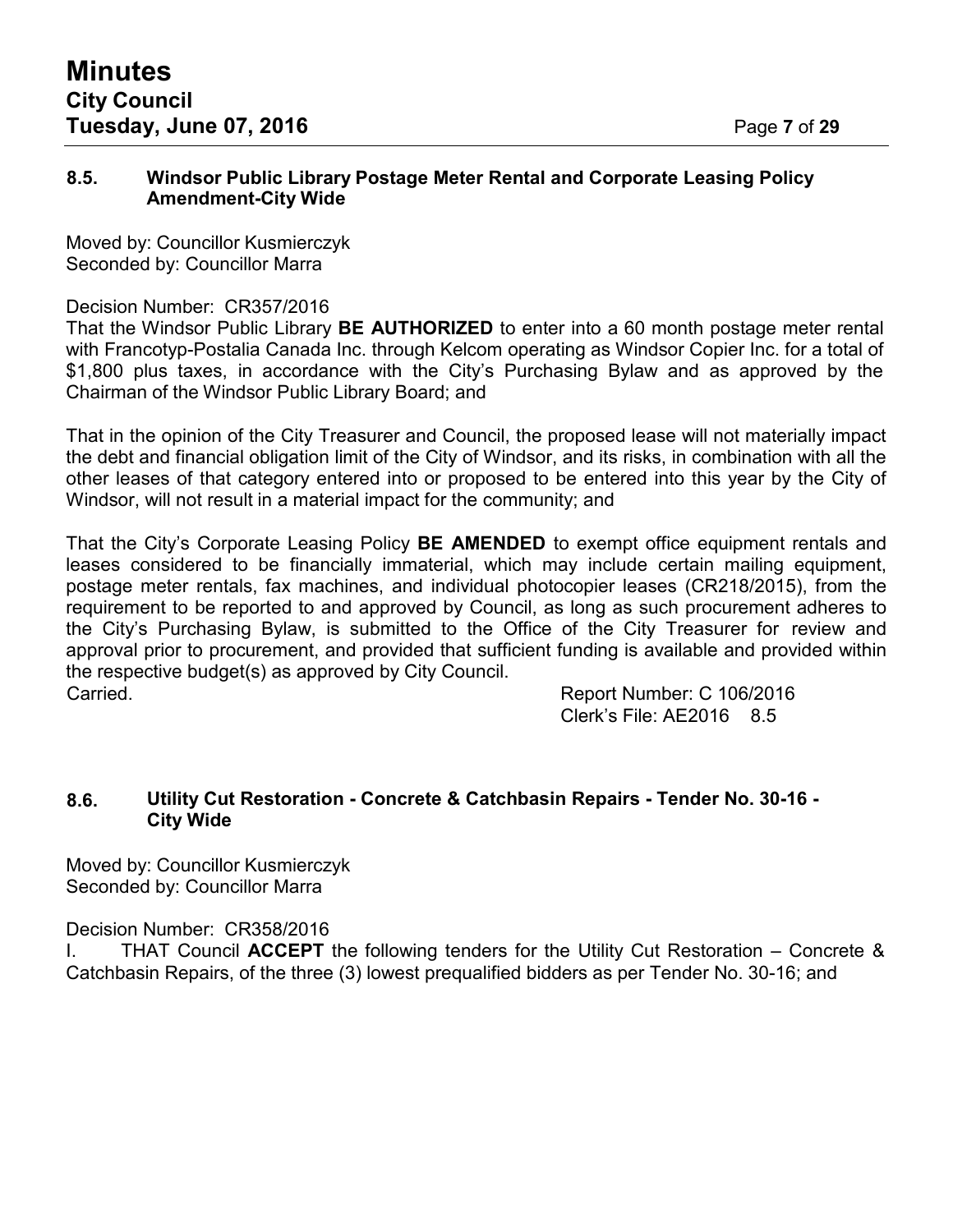# **Minutes City Council Tuesday, June 07, 2016** Page **8** of **29**

|    | <b>Tenderer</b>                                                                                                | <b>Total Tendered Price</b><br>(Excluding HST) |
|----|----------------------------------------------------------------------------------------------------------------|------------------------------------------------|
|    | Nasci Trucking Ltd./ Nasci<br><b>Construction Services Ltd.</b><br>5140 Dumouchelle Street<br>Windsor, Ontario | \$565,605.00                                   |
| 2. | <b>Pierascenzi Construction Limited</b><br>7405 Broderick Road<br>Lasalle, Ontario, N9H 1W7                    | \$591,125.00                                   |
| 3. | Giorgi Bros (1994) Inc.<br>2751 Temple Drive<br>Windsor, Ontario, N8W 5E5                                      | \$615,775.00                                   |

II. That the Purchasing Manager **BE AUTHORIZED** to issue a contract purchase order to each contractor listed above, for the provision of concrete and catchbasin repairs, to the upset limits stated above (excluding HST), satisfactory in financial content to the City Treasurer, and in technical content to the City Engineer. Carried.

> Report Number: C 94/2016 Clerk's File: SR2016 8.6

#### **8.7. Replacement of Turner Road at Grand Marais Drain Culvert - Tender No. 5-16 - Ward 10**

Moved by: Councillor Kusmierczyk Seconded by: Councillor Marra

Decision Number: CR359/2016

I. THAT **APPROVAL BE GIVEN** to undertake an expenditure of \$970,948 (Excluding HST), \$988,036.69 including non-refundable HST, for the replacement of Turner Road Bridge with \$500,000 funded from the 2014 Bridge Rehabilitation Program 7141047, \$333,036.69 funded from the 2016 Bridge Rehabilitation Program 7161028, and \$155,000.00 funded from the Grand Marais Drain Project 7082003.

II. THAT **APPROVAL BE GIVEN** to transfer \$500,000.00 from Project ID 7141047 and to transfer \$155,000.00 from the Grand Marais Drain Project Project ID 7082003 into the 2016 Bridge Rehabilitation Program Project ID 7161028 to fund Tender 5-16. Carried.

> Report Number: C 98/2016 Clerk's File: SW/12573 8.7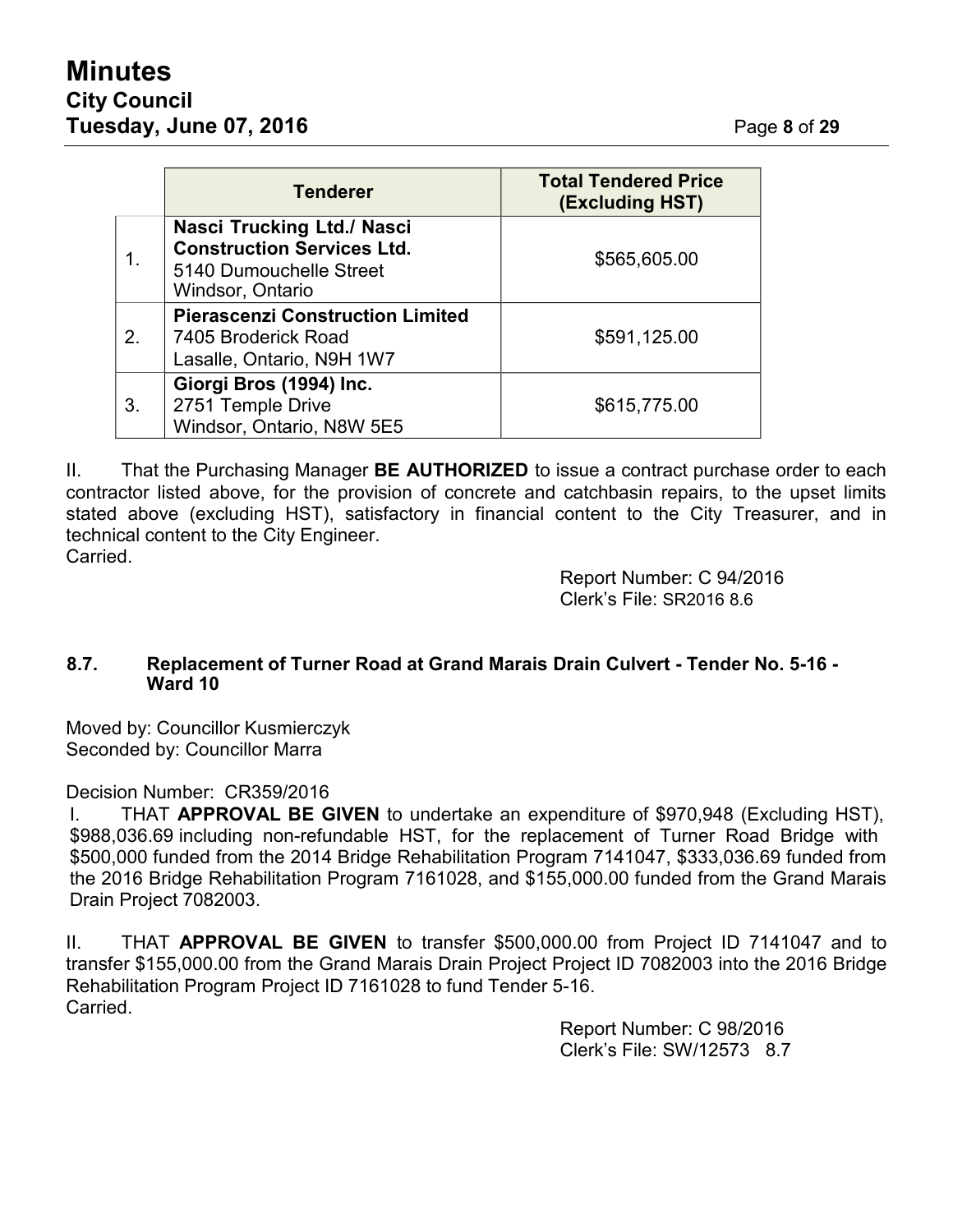#### **8.8. Fairbairn Cemetery - City Wide**

Moved by: Councillor Kusmierczyk Seconded by: Councillor Marra

Decision Number: CR360/2016

That the Parks Department **EXERCISE** option c) as previously reported to Council in report #17861, that:

"the Parks Department manage this cemetery and arrange for the maintenance of the cemetery to be conducted by a third party contractor, all in accordance with the provisions of the Purchasing By-law";

and further,

That the quote as submitted by Canadian Funeral & Cemetery Supply **BE ACCEPTED** for maintaining the grounds and providing customer service in terms of point of contact regarding burials, opening and closing of graves, receive documentation at the Fairbairn cemetery on the day of service; and further,

That the CAO and City Clerk **BE AUTHORIZED** to sign an agreement satisfactory in form to the City Solicitor, in technical content to the Executive Director of Parks, and in financial content to the City Treasurer.

Carried. Report Number: C 108/2016 Clerk's File: APM/12574 8.8

#### **8.9. Minutes of the Executive Committee and Board of Directors, Willistead Manor, Inc. held April 14, 2016**

Moved by: Councillor Kusmierczyk Seconded by: Councillor Marra

Decision Number: CR361/2016 SDHC 393 That the minutes of the Executive Committee and Board of Directors, Willistead Manor, Inc. meeting held April 14, 2016 **BE RECEIVED** for information. Carried. Report Number: SCM 57/2016

Clerk's File: MB2016 8.9

#### **8.10. Healthy Kids Community Challenge Update**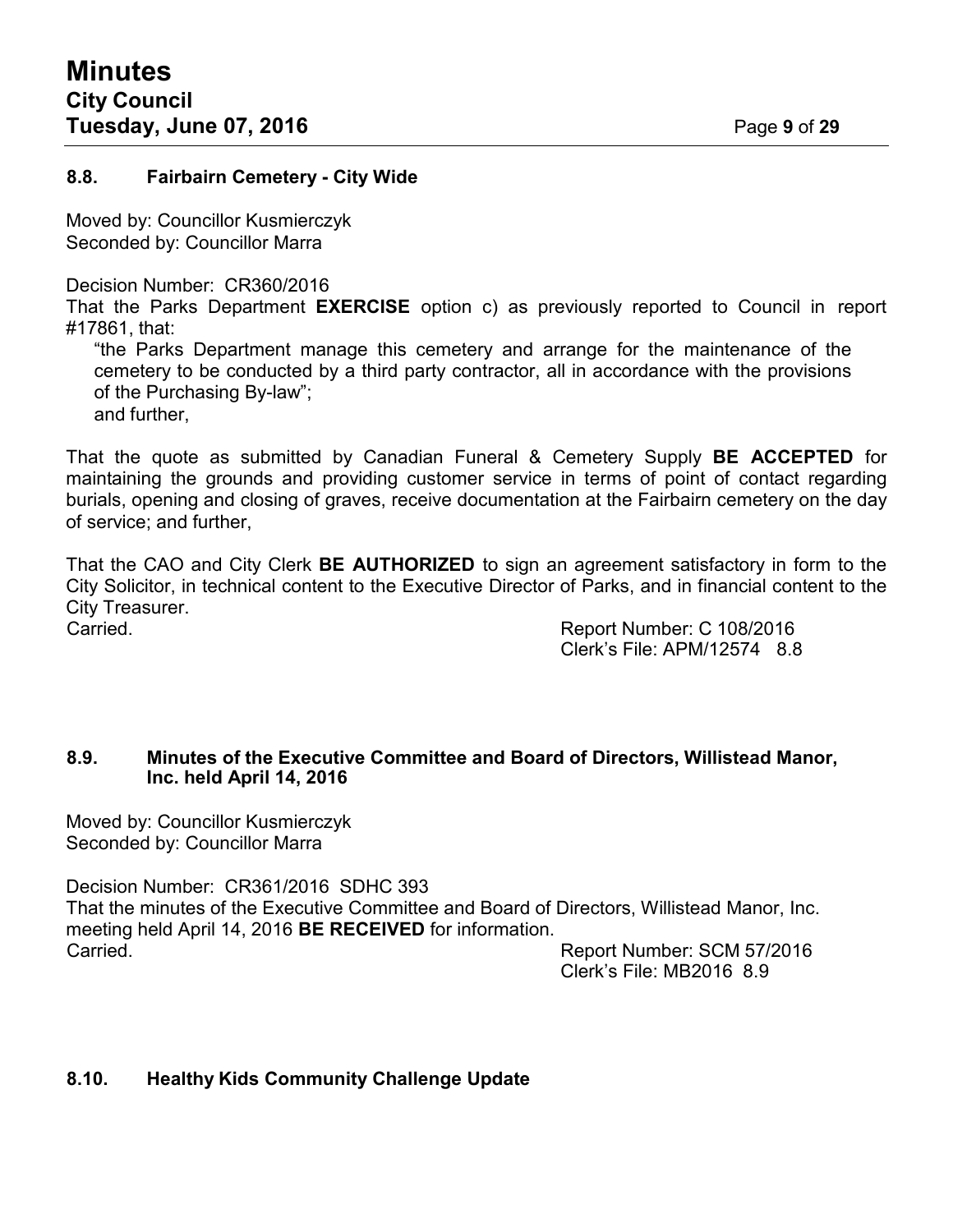Moved by: Councillor Kusmierczyk Seconded by: Councillor Marra

Decision Number: CR362/2016 SDHC 392

**THAT** the report of the Manager of Social Policy and Planning **BE RECEIVED** for information; and further,

**THAT** the Manager of Social Policy and Planning **BE AUTHORIZED,** throughout the duration of the Healthy Kids Community Challenge and any subsequent extensions, to take such actions required to implement, operationalize and manage the program and projects as approved through the appropriate governance structure and satisfactory to the Commissioner of Community Development and Health Services; and further;

**THAT** the Manager of Social Policy and Planning **BE AUTHORIZED** to allocate funds in the approved budget between different program components and program recipients, agencies and organizations to ensure compliance with program rules and criteria and/or to enable full take-up of program funds; and further;

**THAT** the Community Development and Health Commissioner or her authorized designate **BE AUTHORIZED** to develop, execute, sign, amend, and terminate necessary program agreements and documents provided they comply with the governing program requirements and are in a form satisfactory to the City Solicitor, and satisfactory in financial content to the City Treasurer ;and further;

**THAT** the Community Development and Health Commissioner or her authorized designate **BE AUTHORIZED** to acquire resources and partners to deliver the Healthy Kids Community Challenge, at a cost not to exceed the provincial funds provided by the Ministry of Health and Long Term Care and third parties.

Carried. Report Number: S 66/2016 Clerk's File: SS/11852 8.10

#### **8.11. Report No. 97 of the Board of Directors, Willistead Manor Inc. of the meeting held April 14, 2016 (Annual Report Financials)**

Moved by: Councillor Kusmierczyk Seconded by: Councillor Marra

Decision Number: CR363/2016 SDHC 394 That Report No. 97 of the Board of Directors, Willistead Manor Inc. of the meeting held April 14, 2016 regarding Annual Report Financials **BE APPROVED** as presented. Carried.

> Report Number: SCM 58/2016 Clerk's File: MB2016 8.11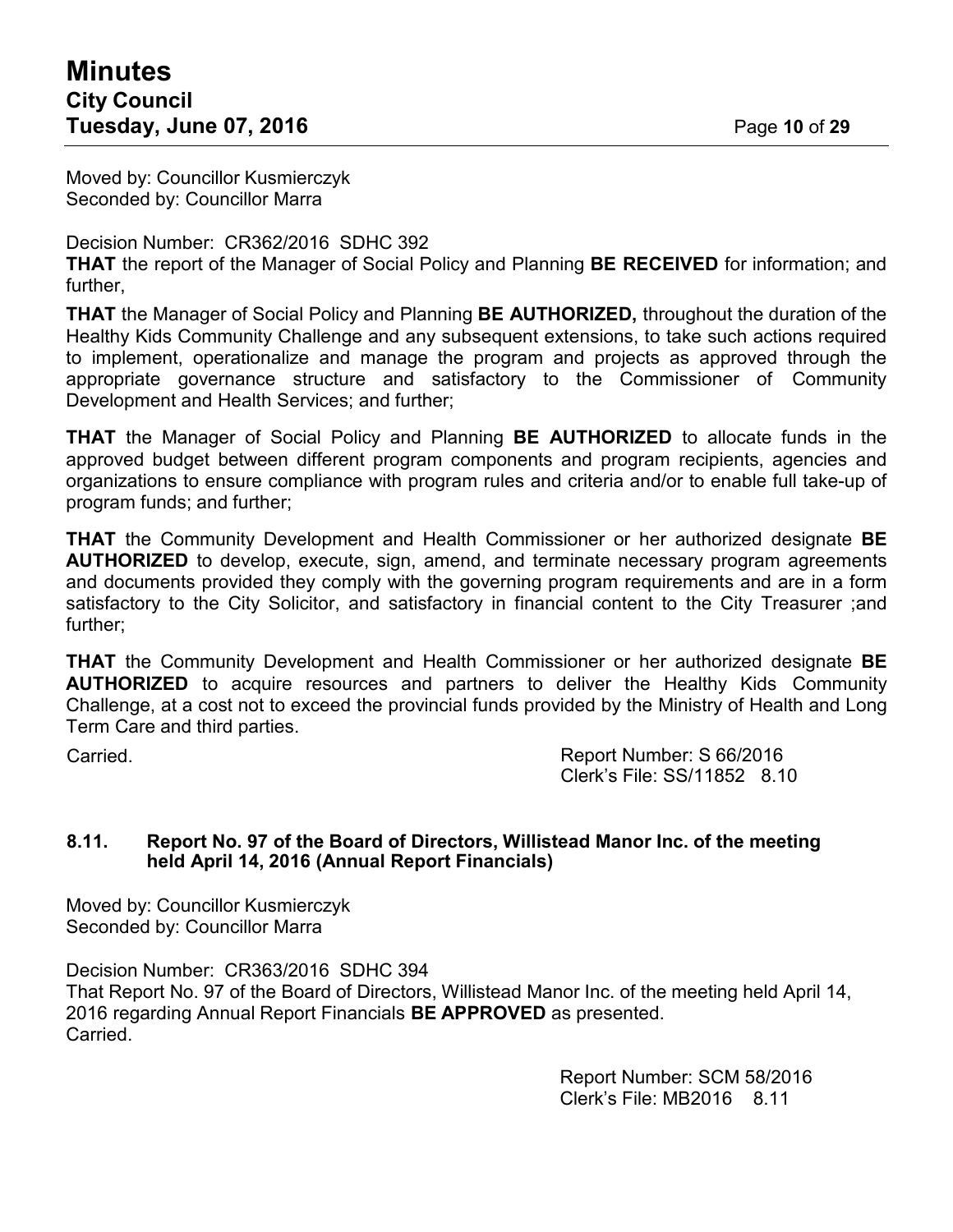#### **8.12. Windsor Accessibility Advisory Committee - Report No. 107 - Request for funding for the purchase of a Hoyer Power Advance Power Lift at the Windsor International Aquatic Training Centre**

Moved by: Councillor Kusmierczyk Seconded by: Councillor Marra

Decision Number: CR364/2016 SDHC 397 That Report No. 107 of the Windsor Accessibility Advisory Committee of the meeting held March 29, 2016 regarding a request for funding for the purchase of a Hoyer Power Advance Power Lift at the Windsor International Aquatic Training Centre **BE APPROVED** as presented. Carried.

> Report Number: SCM 53/2016 Clerk's File: MB2016 8.12

#### **8.13. Windsor Accessibility Advisory Committee Report No 108 (washroom improvements to Jackson Park location)**

#### **CR365/2016 AMENDED BY CAO3594 APPROVED JULY 18, 2016**

Moved by: Councillor Kusmierczyk Seconded by: Councillor Marra

Decision Number: CR365/2016 SDHC 398

That Report No. 108 of the Windsor Accessibility Advisory Committee of the meeting held March 29, 2016 regarding washroom improvements to Jackson Park location **BE APPROVED** as presented. Carried.

> Report Number: SCM 54/2016 Clerk's File: MB2016 8.13

#### **8.14. Minutes of the Committee of Management for Huron Lodge Long Term Care Home meeting held March 4, 2016**

Moved by: Councillor Kusmierczyk Seconded by: Councillor Marra

Decision Number: CR366/2016 SDHC 400 That the minutes of the Committee of Management for Huron Lodge Long Term Care Home meeting of March 4, 2016 **BE RECEIVED** as presented. Carried.

Report Number: SCM 56/2016 Clerk's File: MB2016 8.14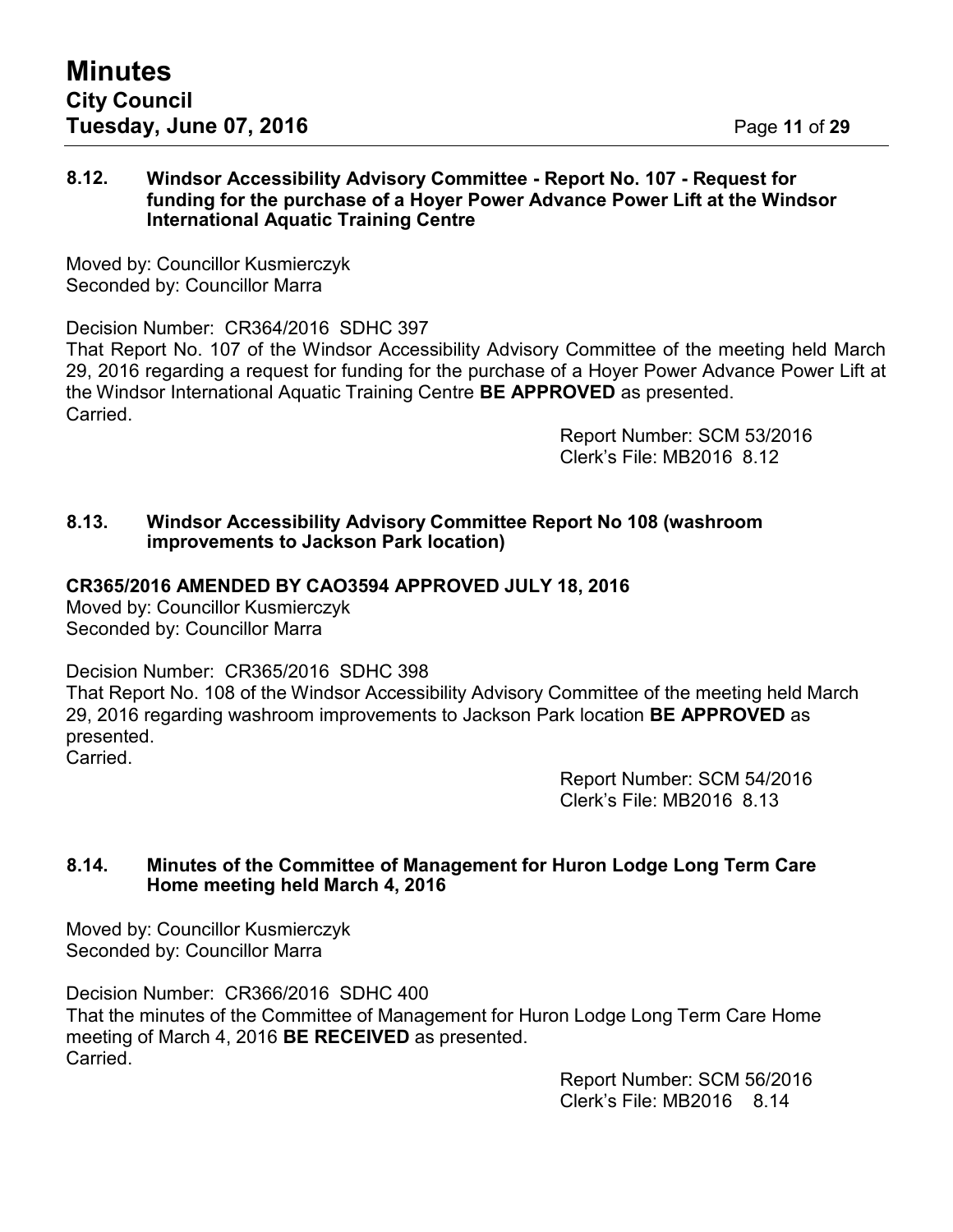#### **8.15. Update on Round 1 of Arts Culture and Heritage Funding City Wide in 2016**

Moved by: Councillor Kusmierczyk Seconded by: Councillor Marra

Decision Number: CR367/2016 SDHC 401 THAT the report from the Manager of Cultural Affairs regarding the update on the Round 1 of funding of the Arts, Culture and Heritage Fund in 2016 **BE RECEIVED**. Carried.

Report Number: S 87/2016 Clerk's File: SR2016 8.15

#### **8.16. Update on the Windsor Essex Local Immigration Partnership- City Wide**

Moved by: Councillor Kusmierczyk Seconded by: Councillor Marra

Decision Number: CR368/2016 SDHC 402

THAT the report of the Community Development and Health Commissioner dated April 13, 2016 entitled "Update on the Windsor Essex Local Immigration Partnership—city wide" **BE ACCEPTED** by the Standing Committee for Social Development, Health and Culture for information. Carried.

> Report Number: S 86/2016 Clerk's File: SS/10673 8.16

#### **8.17. Windsor Accessibility Advisory Committee Report No. 106 - Funding request accessible service counter at Reaume Park**

Moved by: Councillor Kusmierczyk Seconded by: Councillor Marra

Decision Number: CR369/2016 SDHC 396

That Report No. 106 of the Windsor Accessibility Advisory Committee of the meeting held March 29, 2016 regarding funding request for accessible service counter at Reaume Park **BE APPROVED** as presented.

Carried.

Report Number: SCM 52/2016 Clerk's File: MB2016 8.17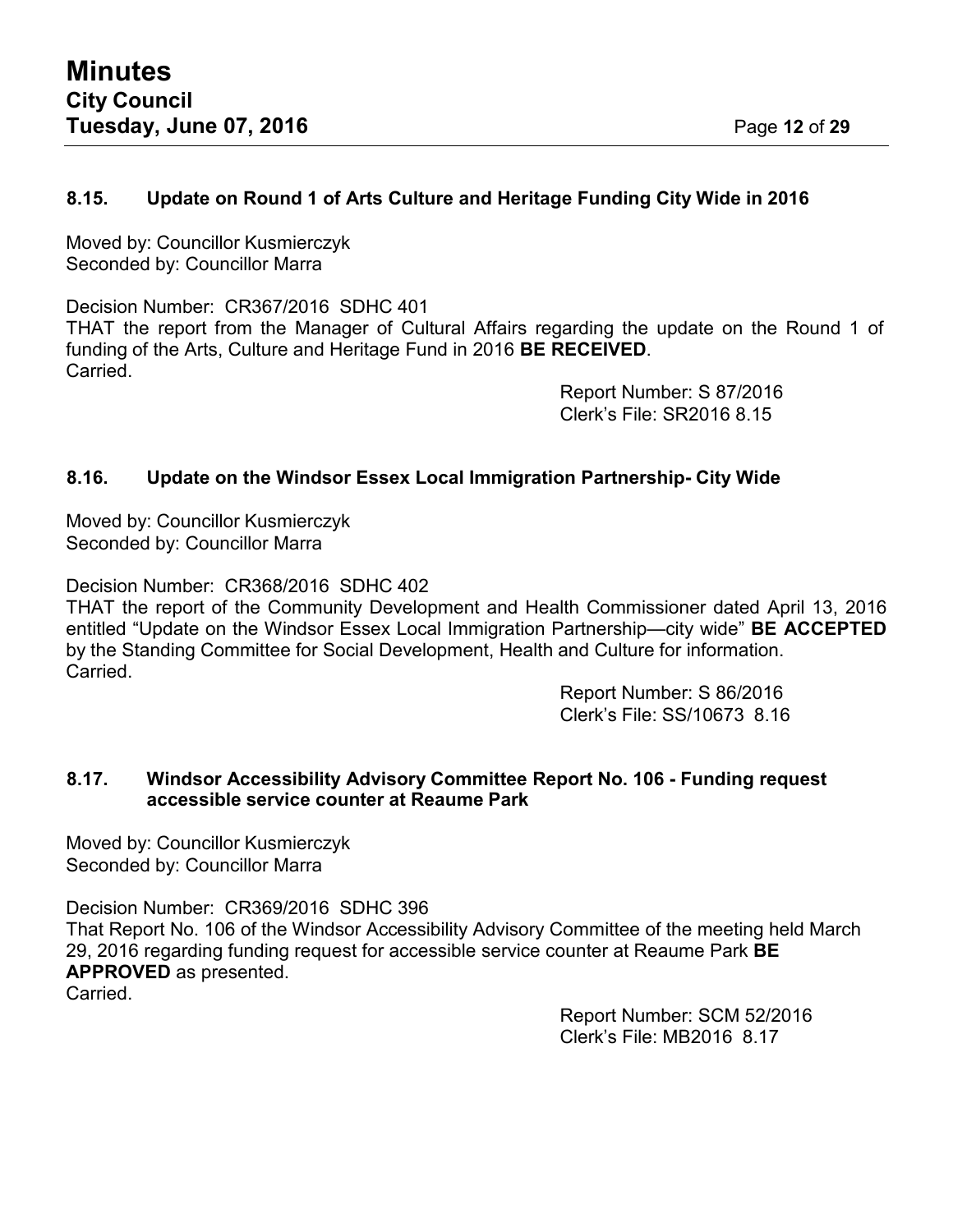#### **8.18. Report No. 98 of the Board of Directors, Willistead Manor Inc. of its meeting held April 14, 2016 (Resignation of board member)**

Moved by: Councillor Kusmierczyk Seconded by: Councillor Marra

Decision Number: CR370/2016 SDHC 395 That Report No. 98 of the Board of Directors, Willistead Manor Inc. of the meeting held April 14, 2016 regarding Resignation of Board Member **BE APPROVED** as presented. Carried.

> Report Number: SCM 59/2016 Clerk's File: MB2016 8.18

#### **8.19. Request to close part of Belleview Avenue, south of Wyandotte Street East-KEK Investments Inc. - 3255 Wyandotte Street East- SAS/4627; Ward 5**

Moved by: Councillor Kusmierczyk Seconded by: Councillor Marra

Decision Number: CR371/2016 PHED 377

- I. That the 15.2 metre (50 ft) wide Belleview Avenue right-of-way south of Wyandotte Street East, abutting 825 Belleview Avenue, 3191 Wyandotte Street East and 3255 Wyandotte Street East, shown as PART1 & PART 2 on Drawing No. CC-1688 attached hereto as Appendix "A", **BE CLOSED AND CONVEYED** to KEK Investments Inc subject to the following:
	- i. Easements, subject to their being accepted in the City's standard form and in accordance with the City's standard practice, be granted to:
		- A. Bell Canada, Enwin Utilities Ltd (Hydro), The Windsor Utilities Commission (Water) and Union Gas Ltd.
- II. That the remnant 3.289 metre (10 ft) wide north/south alley south of Wyandotte Street East, with three sides abutting 3255 Wyandotte Street East, shown as PART 3 on Drawing No. CC-1688 attached hereto as Appendix "A", **BE ASSUMED** for subsequent closure;
- III. That the remnant 3.289 metre (10 ft) wide north/south alley south of Wyandotte Street East, with three sides abutting 3255 Wyandotte Street East, shown as PART 3 on Drawing No. CC-1688 attached hereto as Appendix "A", **BE CLOSED AND CONVEYED** to KEK Investments Inc.;
- IV. THAT Conveyance Cost **BE SET** as follows: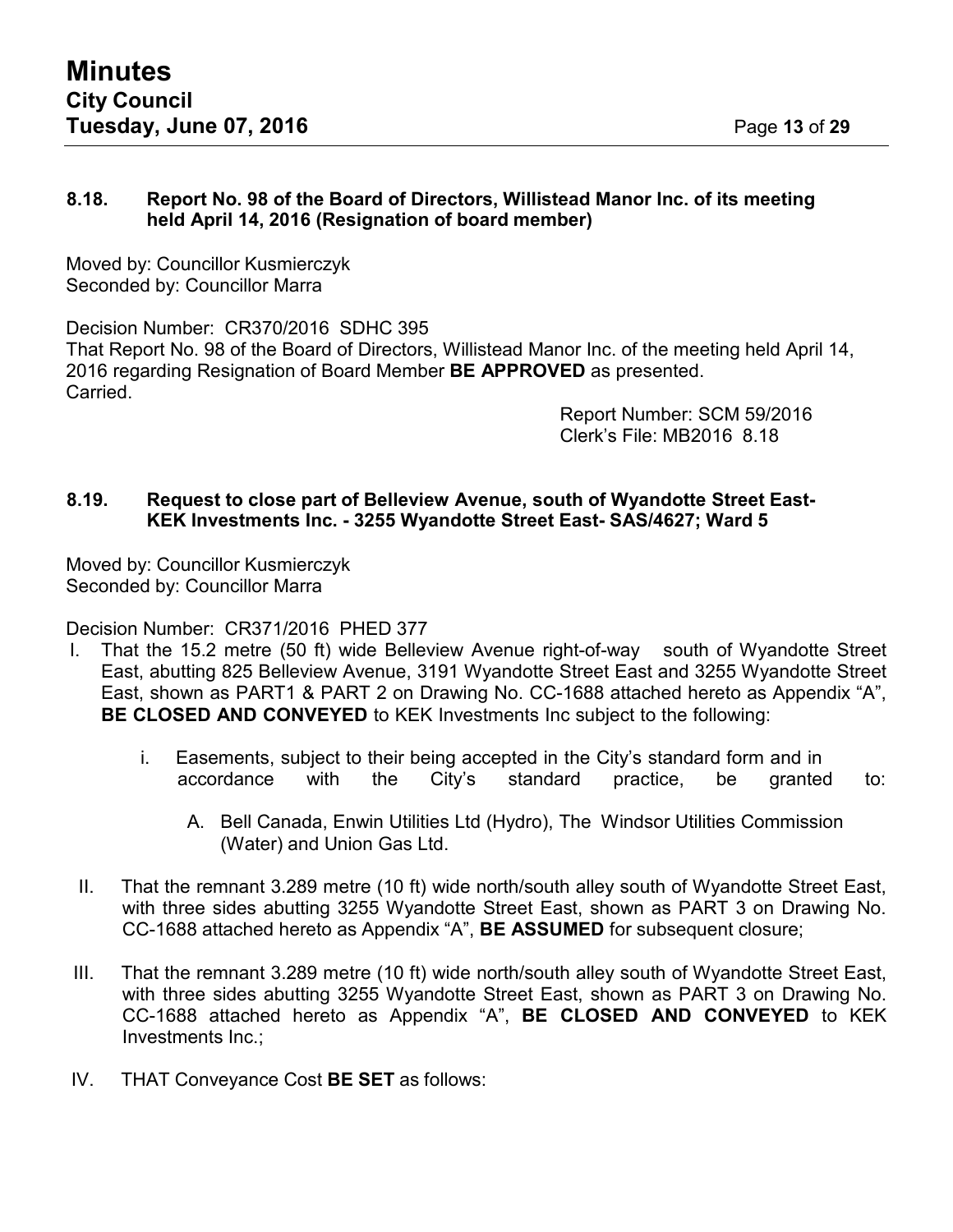# **Minutes City Council Tuesday, June 07, 2016 Page 14 of 29**

- For lands abutting properties zoned MD1.2- \$2.50 per square foot without easements and \$1.25 per square foot with easements plus deed preparation costs and survey costs.
- V. THAT an easement for the sewer in the closed Belleview Avenue right of way **BE RESERVED** in favour of The Corporation of the City of Windsor.
- VI. THAT the applicant **BE REQUESTED** to submit an application to amend the approved site plan (SPC-032-15) attached hereto as Appendix "B" so as to address driveway access and sidewalk requirements resulting from the above closures, to the satisfaction of the City Engineer.
- VII. THAT The City Planner **BE REQUESTED** to supply the appropriate legal description, in accordance with Drawing Number. CC-1688, attached hereto as Appendix "A".
- VIII. THAT The City Planner, or designate, **BE AUTHORIZED** to publish the required legal notice.
- IX. THAT The City Solicitor **BE REQUESTED** to prepare the necessary by-law(s).
- X. THAT The Chief Administrative Officer and City Clerk **BE AUTHORIZED** to sign all necessary documents approved as to form and content satisfactory to the City Solicitor.

XI. THAT the matter **BE COMPLETED** electronically pursuant to By-law Number 366-2003. Carried.

**Appendices** Drawing No. CC-1688 Site Plan SPC-032-15

> Report Number: S 82/2016 Clerk's File: ZS/12365 8.19

#### **8.20. ZNG/4634 Z-004/16 Rezoning Application 3021 Walker Road – Brisson Sales Inc Requesting a site specific provision to permit a retail store - Ward 10**

Moved by: Councillor Kusmierczyk Seconded by: Councillor Marra

Decision Number: CR372/2016 PHED 374

**I.** That an amendment to Zoning By-law 8600 **BE APPROVED**, amending the zoning for Part of Lot 31, Plan 868, (Part 2, Plan 12R-5650), City of Windsor, (Municipally known as 3021 Walker Road) from Residential District (RD) 3.1 and Residential District (RD) 2.2 to (Holding) Residential District (H)RD 3.1 with special provisions to add the following permitted use:

"A Retail Store within the existing main building."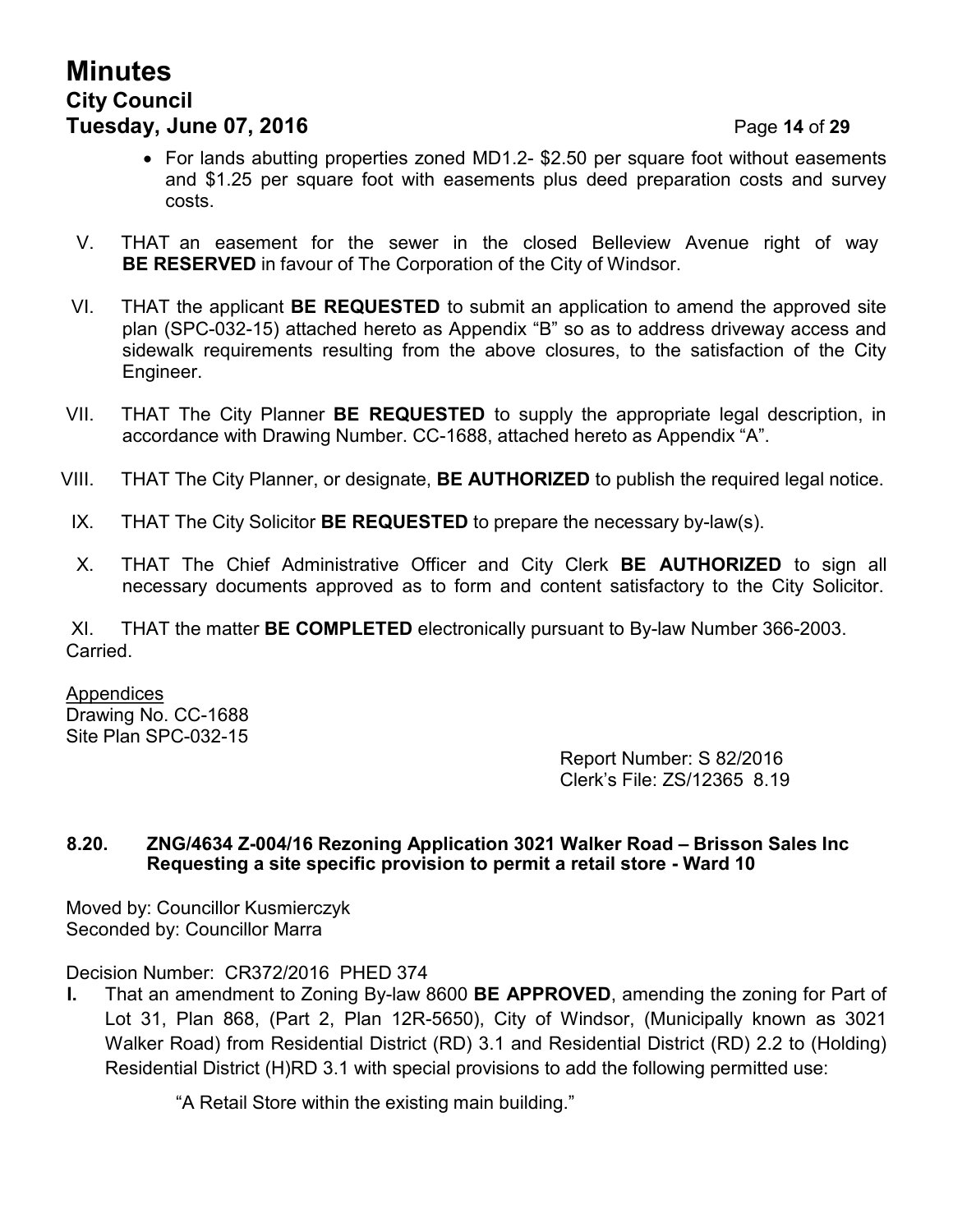# **Minutes City Council Tuesday, June 07, 2016 Page 15 of 29**

- **II.** That the minimum lot frontage, maximum building height, minimum front yard, rear yard and side yard widths shall be as existing;
- **III.** That a change of use to permit retail use of the main building be a development for site plan control purposes;
- **IV.** That the Hold symbol **BE REMOVED** from the site when the following requirements are met:
	- i.) The applicant applies to remove the hold provision;
	- ii.) A site plan agreement is registered on the title of the property,
- **V.** That the Planning Department **UNDERTAKE** a land use study for the Walker Road Corridor between the E.C. Row Expressway and Grand Marais Road East, with the goal to determine if the current land use designations and zoning categories are appropriate for the area.

Carried.

Report Number: S 88/2016 Clerk's File: ZB/12456 8.20

#### **8.21. Economic Revitalization Community Improvement Plan (CIP) Application made by Cavalier Tool & Manufacturing Ltd for 3450 Wheelton Drive (Ward 9)**

Moved by: Councillor Kusmierczyk Seconded by: Councillor Marra

Decision Number: CR373/2016 PHED 378

That the request made by Cavalier Tool and Manufacturing Limited to participate in the Business Retention and Expansion Grant Program **BE APPROVED** for 100% of the municipal portion of the tax increment resulting from the proposed development located at 3450 Wheelton Drive for up to 10 years or until 100% of the eligible costs are repaid pursuant to the City of Windsor Economic Revitalization Community Improvement Plan; and

That, Administration **BE DIRECTED** to prepare an agreement between the City and Cavalier Tool and Manufacturing Limited to implement the Business Retention and Expansion Grant Program in accordance with all applicable policies, requirements, and provisions contained within the Economic Revitalization Community Improvement Plan to the satisfaction of the City Planner as to technical content, the City Solicitor as to legal form, and the CFO/City Treasurer as to financial implications; and

That, the CAO and City Clerk **BE AUTHORIZED** to sign the Business Retention and Expansion Grant Agreement. Carried.

> Report Number: S 85/2016 Clerk's File: SPL/10759 8.21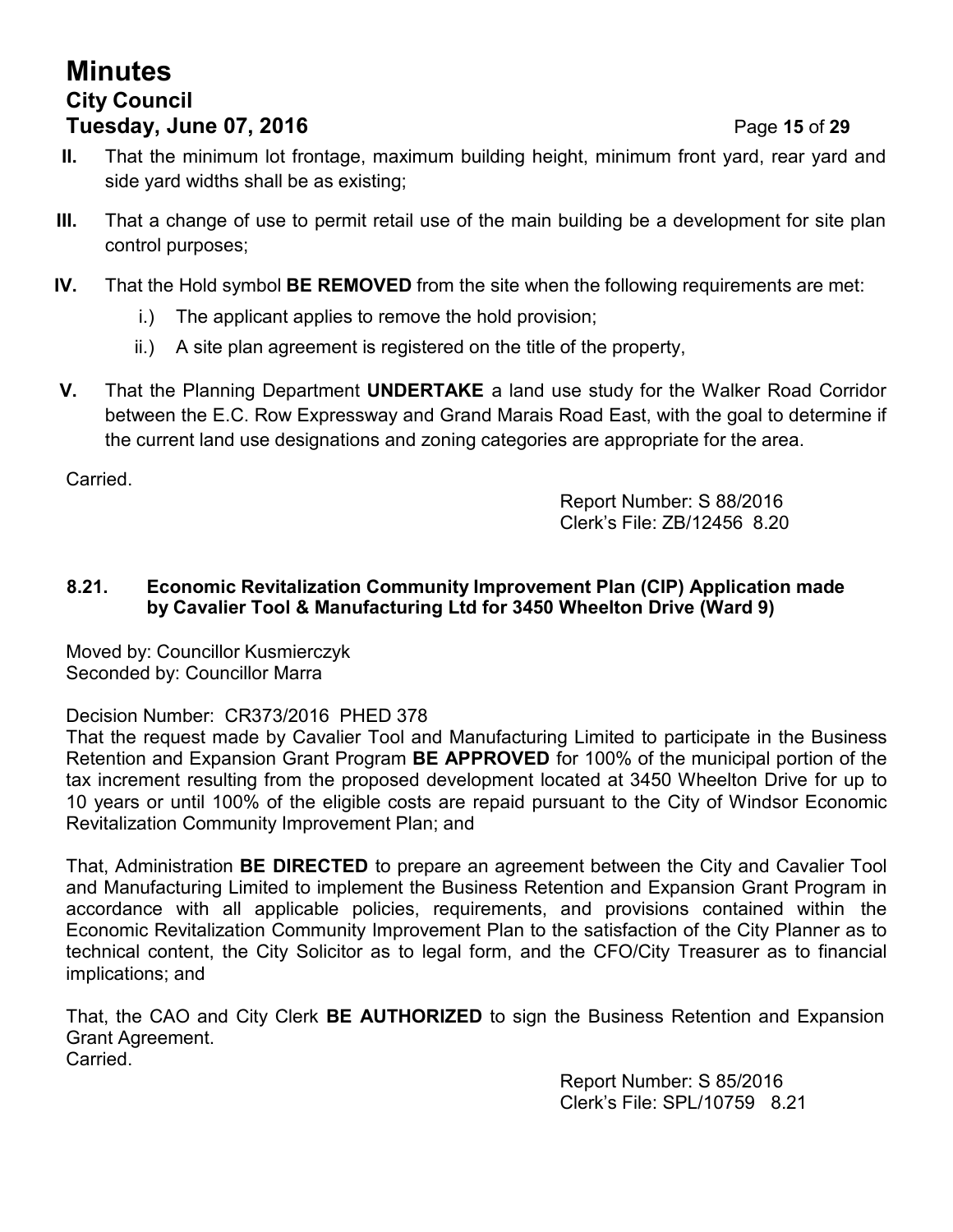#### **8.23. Minutes of the International Relations Committee meeting held April 7, 2016**

Moved by: Councillor Kusmierczyk Seconded by: Councillor Marra

Decision Number: CR375/2016 PHED 380 That the minutes of the International Relations Committee of its meeting held April 7, 2016 **BE RECEIVED** for information. **Carried** 

Report Number: SCM 65/2016 Clerk's File: MB2016 8.23

#### **8.24. Minutes of the Windsor BIA Advisory Committee of its meeting held March 3, 2016**

Moved by: Councillor Kusmierczyk Seconded by: Councillor Marra

Decision Number: CR376/2016 PHED 381 That the minutes of the Windsor BIA Advisory Committee of its meeting held March 3, 2016 **BE RECEIVED** for information. Carried.

> Report Number: SCM 64/2016 Clerk's File: MB2016 8.24

#### **11.1. Request for temporary relief of By-law 6356--A By-law to Regulate the Use of Archery Ranges and the Discharge of Arrows from any Class of Bows**

Moved by: Councillor Kusmierczyk Seconded by: Councillor Marra

Decision Number: CR378/2016

That City Council **APPROVE** the request of the 2016 Canadian Outdoor Archery Championship Organizing Committee for temporary relief of By-law 6356 regarding the discharge of firearms within the City of Windsor from Friday July 29, 2016 to Monday, August 1, 2016, subject to the applicant selecting a responsible person in charge (commonly referred to as a "Range Safety Officer") to inspect equipment and that the ranges are cleared of persons and obstruction prior to the archery activities.

Carried.

Report Number: C 115/2016 Clerk's File: AB2016 11.1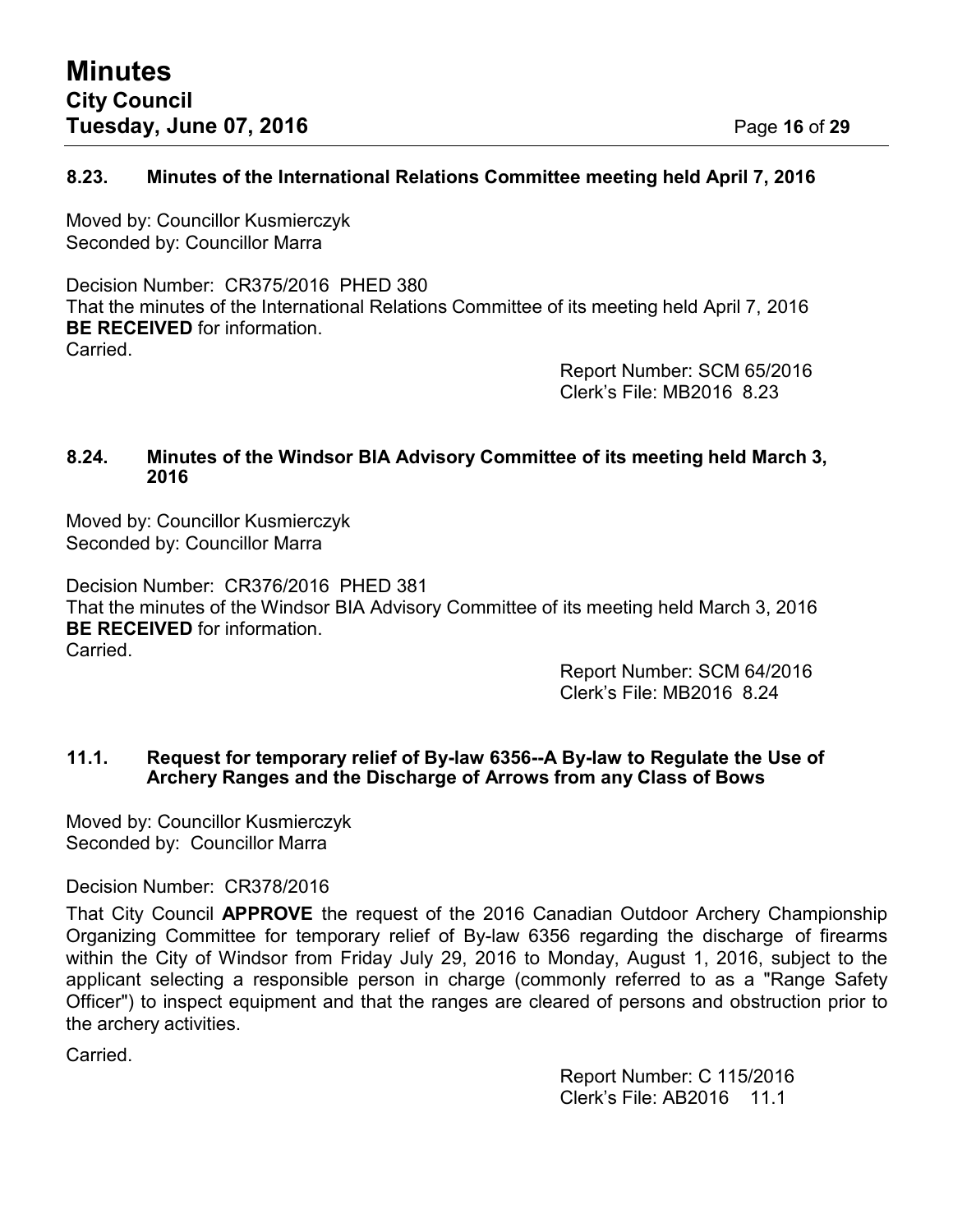#### **9. REQUEST FOR DEFERRALS, REFERRALS OR WITHDRAWALS**

None requested.

#### **10. PRESENTATIONS AND DELEGATIONS (5 Minute maximum per delegate)**

**8.22. Request by Roman Lys (applicant) to close the north/south alley east of Buckingham Drive, north of Adstoll Avenue; SAA/4616; Ward No. 8**

#### **Request by Roman Lys (applicant) to close the north/south alley east of Buckingham Drive, north of Adstoll Avenue (S 83/2016)**

#### **Roman Lys, applicant**

Roman Lys, applicant, appears before Council expressing concern regarding the recommendation of the administrative report pertaining to his request to close the north/south alley east of Buckingham Drive, north of Adstoll Avenue, suggesting that as a compromise, he be granted permission to install a gate inside the alley at his property line, unlocked so it would be easy to open from both directions for sewer cleaning purposes if needed, so that it would deter vandals and loiterers from using the alley in a negative manner.

Moved by: Councillor Francis Seconded by: Councillor Kusmierczyk

Decision Number: CR374/2016 PHED 379

That the request to close the 4.267 meters (14.0 feet) wide north/south alley east of Buckingham Drive, north of Adstoll Avenue, as shown on Drawing No. CC-1686 (attached hereto as Appendix 'A'),**BE DENIED** for the following reason:

- To ensure that the subject alley remains accessible for maintenance and servicing of the existing municipal sewer running through the entire length of the subject alley;

#### and further,

That the encroachment fee **BE WAIVED** to allow for an unlocked gate to be installed at the owner's expense (Roman Lys), inside the north/south alley east of Buckingham Drive, at the north limit of Adstoll Avenue right-of-way, to allow for sewer cleaning purposes if needed. Carried.

Councillor Marra discloses an interest and abstains from voting on this matter.

Appendices Drawing No. CC-1686

Report Number: S 83/2016 Clerk's File: SAA2016 8.22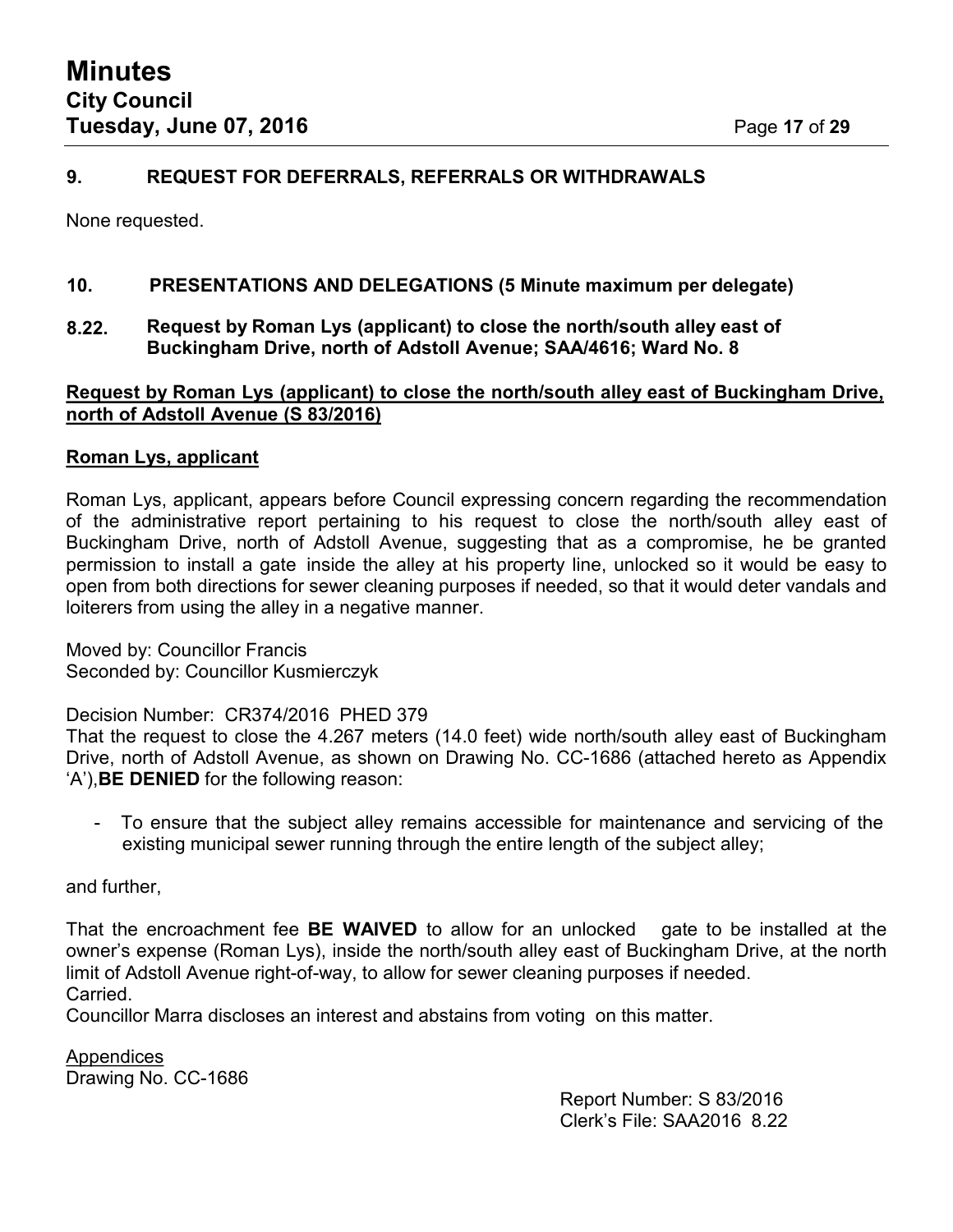#### **10.1. Abar's Island View Hotel, 7880 Riverside Drive East - Request for Demolition (Ward 6)**

#### **Abar's Island View Hotel, 7880 Riverside Drive East - Request for Demolition**

#### **Darren Thorne, Ward 4 Resident**

Darren Thorne, Ward 4 Resident, appears before Council in favour of the recommendation of the Planning, Heritage and Economic Development Standing Committee to authorize the Clerk to issue a Notice of Intention to Designate Abar's Island View Tavern, 7880 Riverside Drive East, and concludes by providing details about the property including some history as well as potential ideas for the long term use of this subject property.

#### **Michael Samhat, Todd White, Jason Crawford, and Daniel Onifer representing Crown Enterprises Inc.**

Michael Samhat, Todd White, Jason Crawford, and Daniel Onifer, representing Crown Enterprises Inc., appear before Council to speak in support of allowing demolition of Abar's Island View Hotel, 7880 Riverside Drive East, providing a current state of the existing property, and proposed property enhancements that would benefit the citizens of Windsor.

Moved by: Councillor Holt Seconded by: Councillor Francis

THAT the Clerk **BE AUTHORIZED** to issue a Notice of Intention to Designate Abar's Island View Tavern, 7880 Riverside Drive East.

The motion is **put** and is **lost**.

Aye Votes: Councillors Holt and Francis

- Nay Votes: Councillors Gignac, Borrelli, Bortolin, Elliott, Kusmierczyk, Marra and Sleiman
- Abstain: Councillor Payne
- Absent: None

Moved by: Councillor Gignac Seconded by: Councillor Kusmierczyk

Decision Number: CR377/2016

I. THAT City Council **RECEIVE** this report for information, thus allowing demolition of Abar's Island View Hotel, 7880 Riverside Drive East, a property listed on the Windsor Municipal Heritage Register subject to: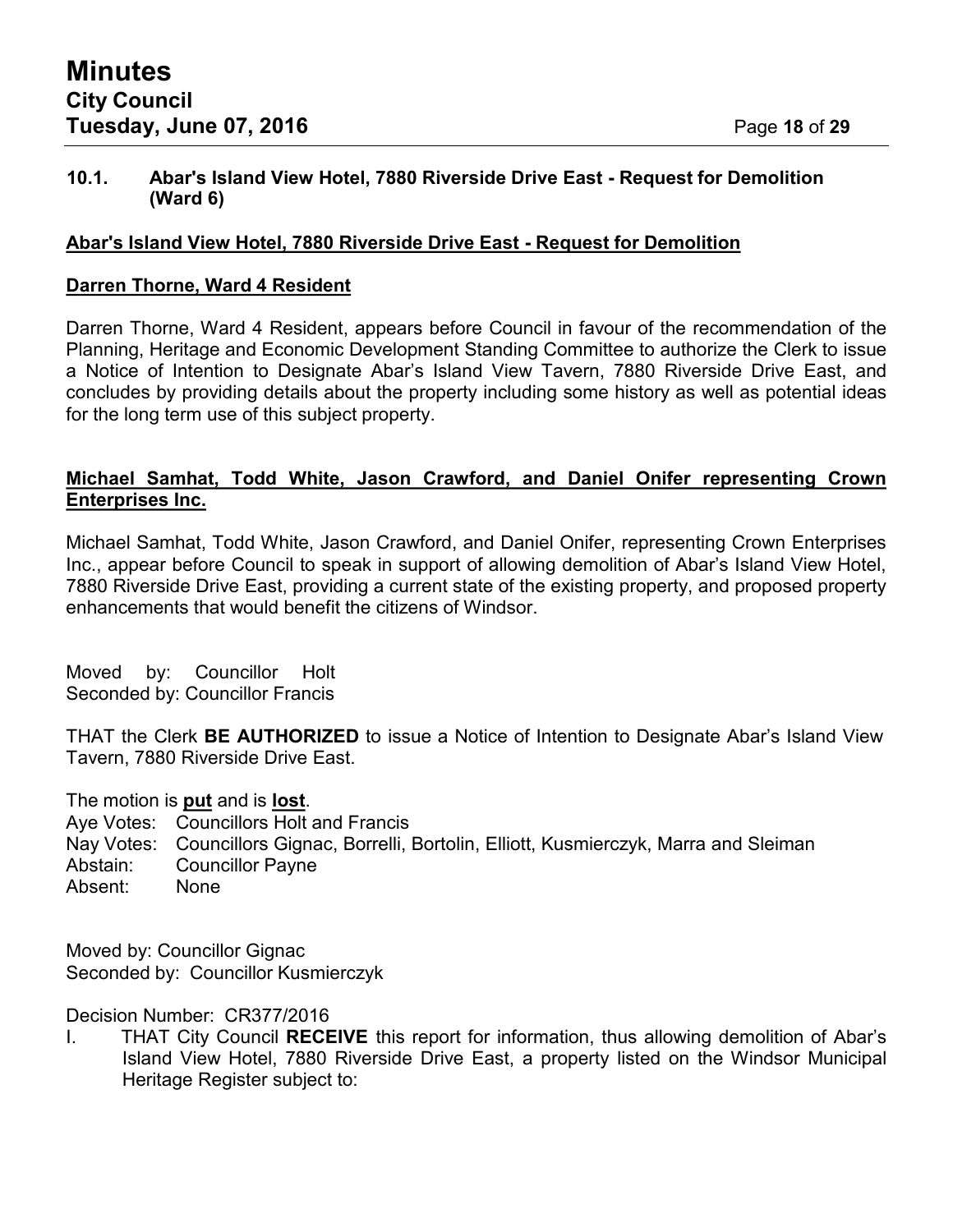# **Minutes City Council**

## **Tuesday, June 07, 2016** Page **19** of **29**

- a) A site plan **BE SUBMITTED** to ensure that the Riverside Drive Vista project requirements move forward in a timely manner;
- b) THAT Administration **BE ALLOWED** to enter the building and retrieve any artifact(s) commemorating the building which would be deemed appropriate for inclusion in the museum, without disrupting the proposed demolition schedule;
- c) That the property owner **AGREE** to install a commemorative plaque stating the significance of the property/building; and
- d) That administration **RECEIVE ACKNOWLEDGEMENT** that the demolition will take place expediently (in the form of letter of credit or any kind of form of security agreeable between the parties in terms of the completion of the proposed enhancements such as the fencing and the plaque).

Carried.

Councillors Francis and Holt voting nay.

Councillor Payne discloses an interest and abstains from voting on this matter.

Report Number: S 84/2016 Clerk's File: MB2016 10.1

#### **11. REGULAR BUSINESS ITEMS (Non-Consent Items)**

#### **12. CONSIDERATION OF COMMITEE REPORTS**

Moved by: Councillor Borrelli Seconded by: Councillor Bortolin

Decision Number: CR379/2016 That the **Report of the special In-camera** meeting held June 7, 2016 **BE ADOPTED** as presented. Carried.

ACO2016

Moved by: Councillor Borrelli Seconded by: Councillor Bortolin

Decision Number: CR380/2016 That the **Report of the Striking Committee** meeting held June 7, 2016 **BE ADOPTED** as presented. **Carried** 

ACO2016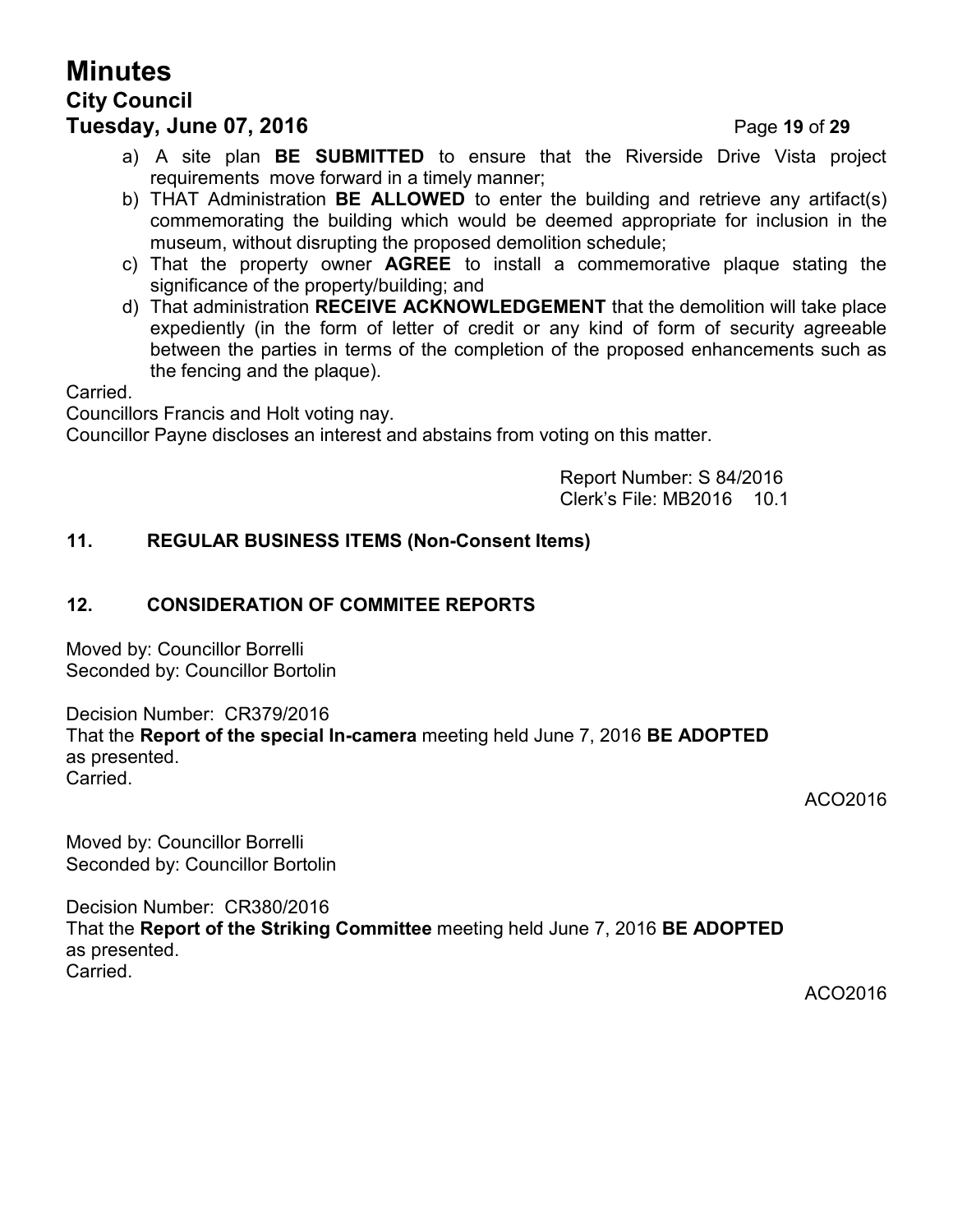#### **13. BY-LAWS (First and Second Reading)**

Moved by: Councillor Elliott Seconded by: Councillor Francis

That the following By-laws No. 77-2016 through 80-2016 (inclusive) be introduced and read a first and second time:

**77-2016** "A BY-LAW TO PROVIDE THAT PART-LOT CONTROL SHALL NOT APPLY TO CERTAIN LAND THAT IS WITHIN REGISTERED PLAN 12M-608, IN THE CITY OF WINDSOR", authorized by By-Law 139-2013, passed August 26, 2013

**78-2016 "** A BY-LAW TO FURTHER AMEND BY-LAW NUMBER 8600 CITED AS THE "CITY OF WINDSOR ZONING BY-LAW"", (See Item 8.20)

**79-2016** "A BY-LAW TO PROVIDE THAT PART-LOT CONTROL SHALL NOT APPLY TO CERTAIN LAND THAT IS WITHIN REGISTERED PLAN 867, IN THE CITY OF WINDSOR", authorized by By-Law 139-2013, passed August 26, 2013

**80-2016** "A BY-LAW TO CONFIRM PROCEEDINGS OF THE COUNCIL OF THE CORPORATION OF THE CITY OF WINDSOR AT ITS MEETING HELD ON THE SEVENTH DAY OF JUNE, 2016 Carried.

#### **14. MOVE BACK INTO FORMAL SESSION**

Moved by: Councillor Gignac Seconded by: Councillor Holt

That the Committee of the Whole does now rise and report to Council respecting the business items considered by the Committee:

- **1 Communication Items (as presented)**
- **2 Consent Agenda (as amended)**
- **3 Items Deferred Items Referred**
- **4 Consideration of the Balance of Business Items**
- **5 Committee Reports (as presented)**
- **6 By-laws given first and second readings (as presented).**

Carried.

#### **15. NOTICES OF MOTION**

None presented.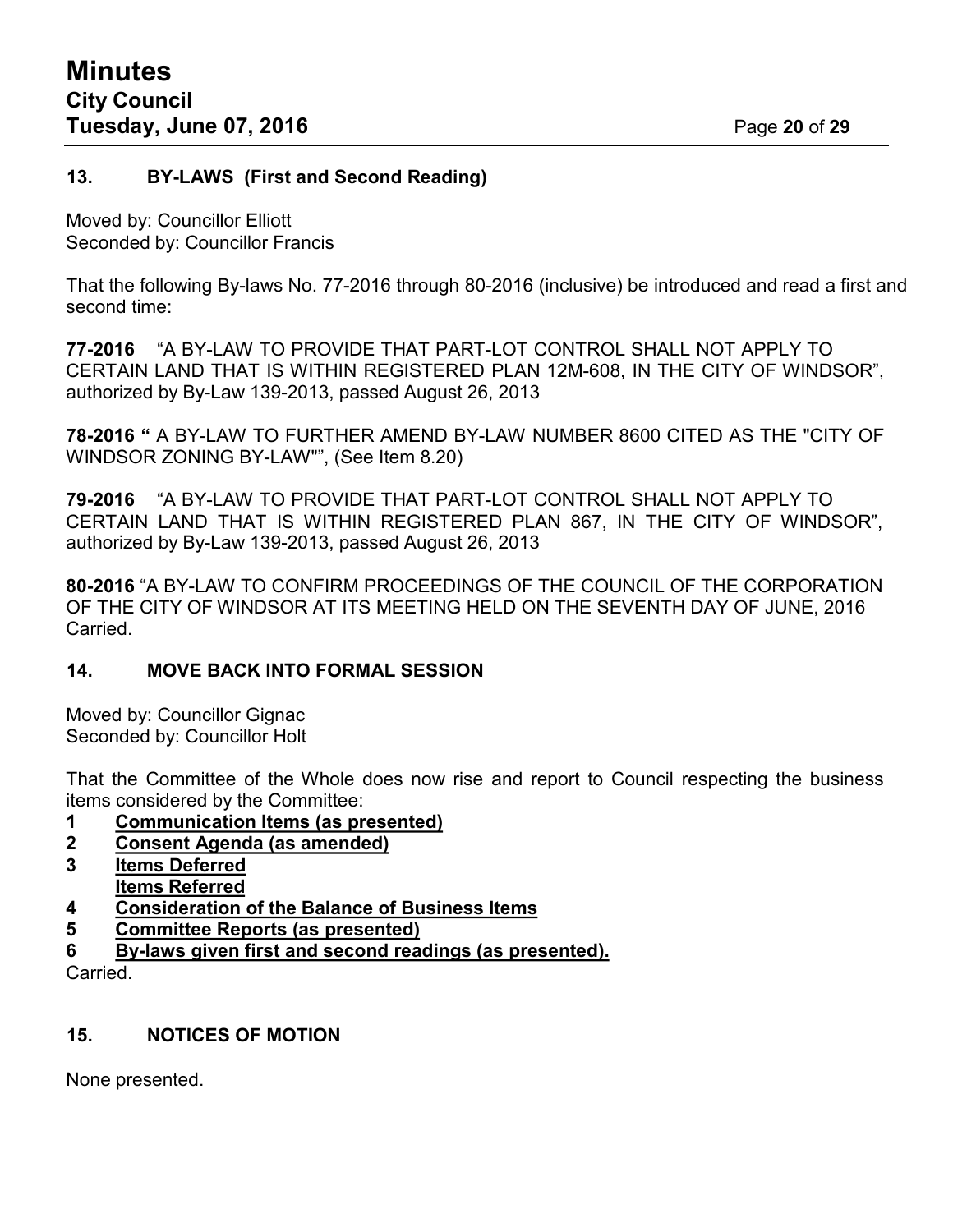#### **16. THIRD AND FINAL READING OF THE BY-LAWS**

Moved by: Councillor Kusmierczyk Seconded by: Councillor Marra

That the following By-laws No. 77-2016 through 80-2016 (inclusive), having been read a first and second time be now read a third time and finally passed and that the Mayor and Clerk **BE AUTHORIZED** to sign and seal the same notwithstanding any contrary provision of the Council. **Carried** 

#### **17. PETITIONS**

None presented.

#### **18. QUESTION PERIOD**

#### **18.1. CQ22-2016 Free Admission to Windsor Museums**

Moved by: Councillor Borrelli Seconded by: Councillor Bortolin

Decision Number: CR381/2016

Assigned to Community Development & Health Commissioner

That the following Council Question by Councillor Borrelli **BE APPROVED**, and that Administration **BE DIRECTED** to proceed with the necessary actions to respond to the Council Question in the form of a written report, consistent with Council's instructions, and in accordance with Section 17.1 of the Procedure By-law 98-2011:

CQ22-2016 Asks in view of the importance of local education, family cultural experience enhancement and Windsor's tourism initiative, it is being asked that the viability of a "free admission day" be normalized into the weekly schedules of Windsor museums and that this be brought forth during budget deliberations.

Carried.

Councillor Marra was absent from the meeting when the vote was taken on this matter.

SR2016 18.1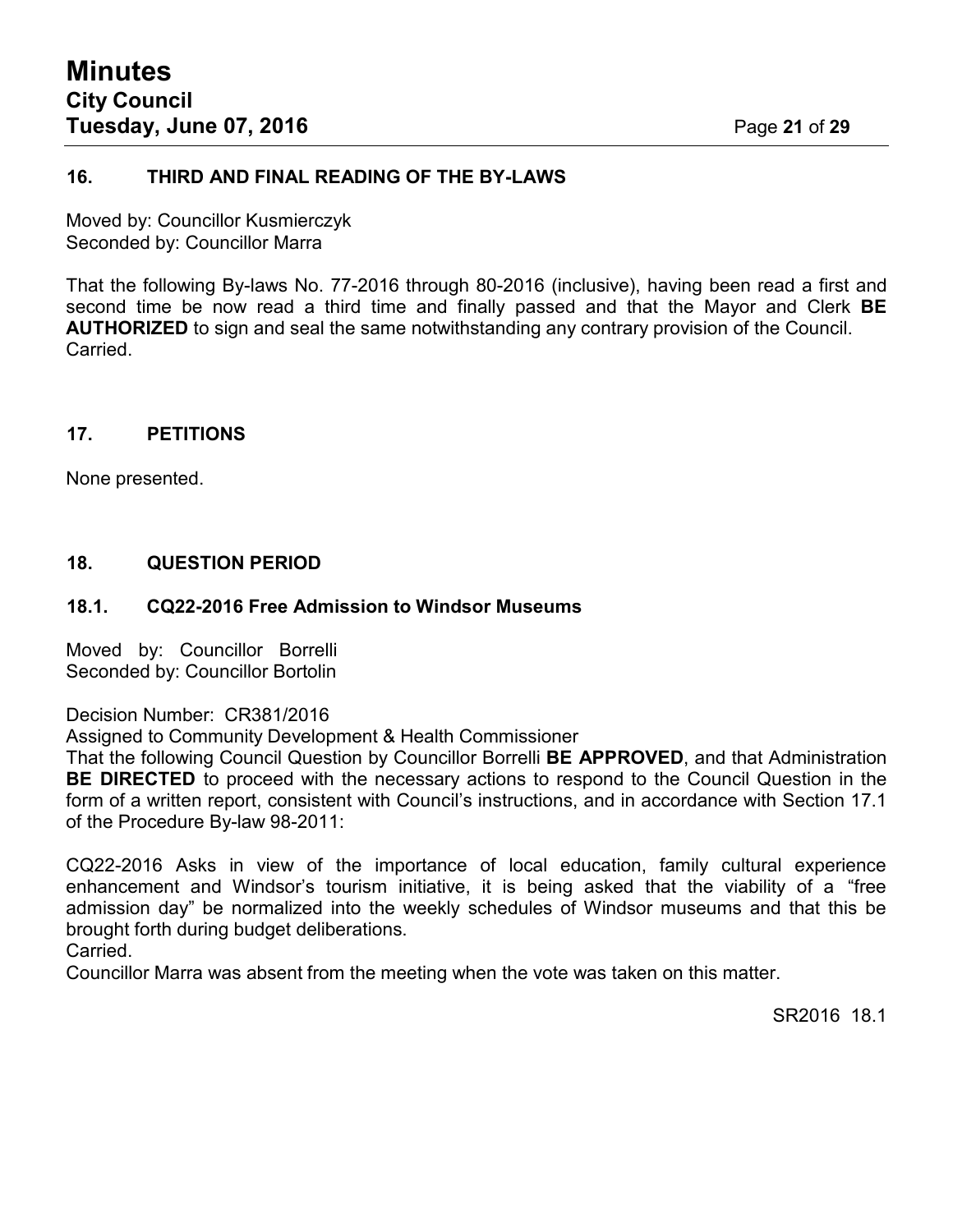#### **18.2. CQ 23-2016 Use of drones in public parks**

Moved by: Councillor Borrelli Seconded by: Councillor Bortolin

Decision Number: CR382/2016

Assigned to City Solicitor

That the following Council Question by Councillor Kusmierczyk **BE APPROVED**, and that Administration **BE DIRECTED** to proceed with the necessary actions to respond to the Council Question in the form of a written report, consistent with Council's instructions, and in accordance with Section 17.1 of the Procedure By-law 98-2011:

CQ23-2016 Asks that Administration report back on what regulations – if any – exist relating to the use of aerial drones in public parks, and I would like that report to include best practises from other municipalities as well as a recommendation for the City of Windsor. Carried.

Councillor Marra was absent from the meeting when the vote was taken on this matter.

SR<sub>2016</sub> 18.2

#### **18.3. CQ 24-2016 Road Quality and Performance**

Moved by: Councillor Borrelli Seconded by: Councillor Bortolin

Decision Number: CR383/2016

Assigned to City Engineer

That the following Council Question by Councillor Kusmierczyk **BE APPROVED**, and that Administration **BE DIRECTED** to proceed with the necessary actions to respond to the Council Question in the form of a written report, consistent with Council's instructions, and in accordance with Section 17.1 of the Procedure By-law 98-2011:

CQ24-2016 Asks due to the fact that Dr. Simon Hesp, Professor of Asphalt Science and Engineering at Queen's University met with our City Engineer and staff last week to discuss best practices related to road quality and performance:

- a. I request that Administration provide a report back to Council on that meeting including the take-aways.
- b. I would also like the report to discuss Refined Engine Oil Bottoms or REOB for short this is asphalt that contains additives such as motor oil – and for Reclaimed Asphalt Pavement.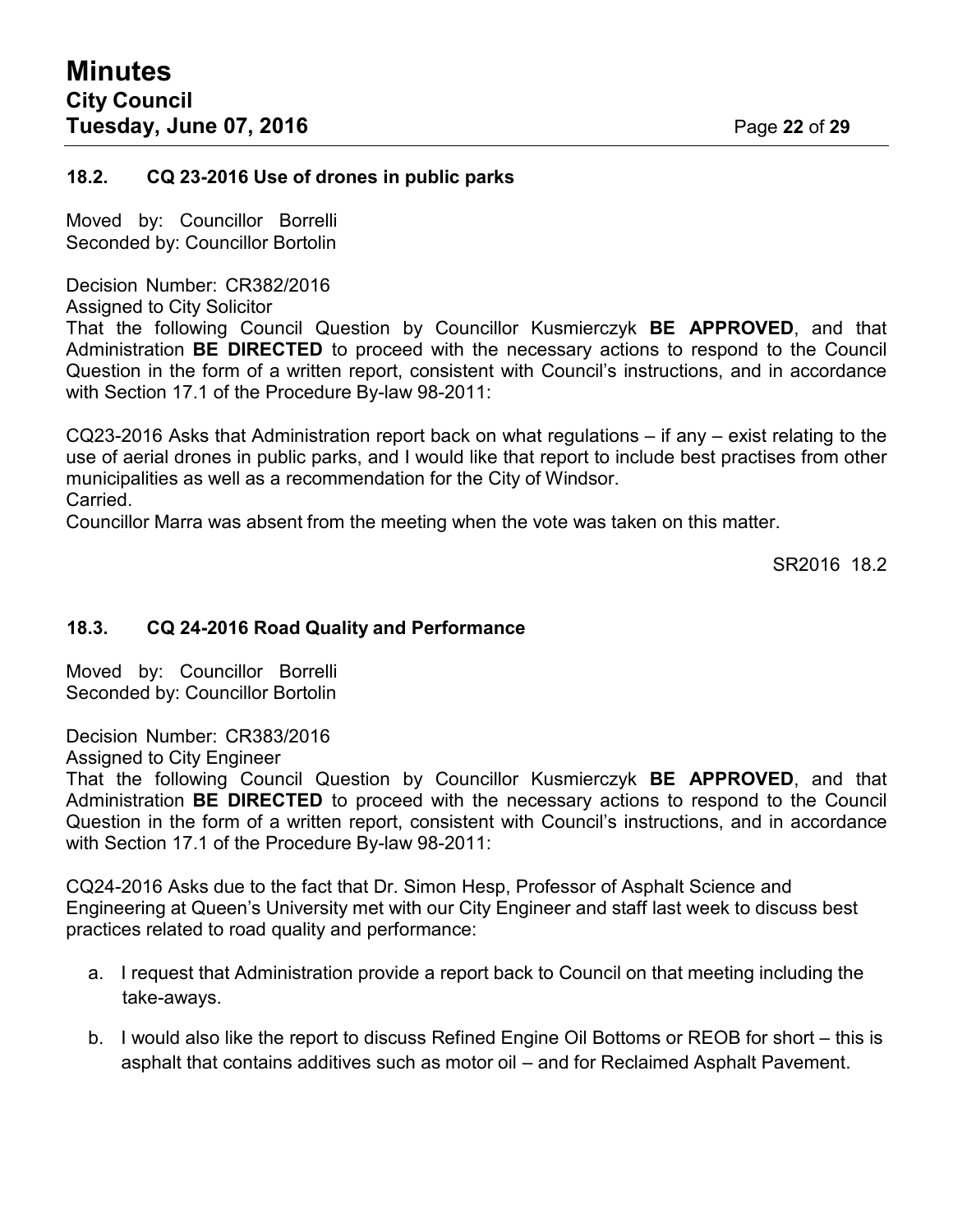# **Minutes City Council Tuesday, June 07, 2016 Page 23 of 29**

i. A growing number of cities across Ontario – including Toronto – are banning the use of additives such as motor oil and REOB from their road construction.

- ii. The City of Windsor has no regulations on motor oil and REOB what is our position both present and future on the use of additives or REOB?
- iii. To provide an update on the role our staff has played both locally and provincially in reviewing asphalt specifications and best practises including the Ontario Hot Mix Producers Association – Asphalt Pavement Task Force and the Ontario Provincial Standard Specification (OPSS) Planning Committee.

Carried.

Councillor Marra was absent from the meeting when the vote was taken on this matter.

SW2016 18.3

### **18.4. CQ 25-2016 Quality Assurance for road construction**

Moved by: Councillor Borrelli Seconded by: Councillor Bortolin

Decision Number: CR384/2016

Assigned to City Engineer

That the following Council Question by Councillor Kusmierczyk **BE APPROVED**, and that Administration **BE DIRECTED** to proceed with the necessary actions to respond to the Council Question in the form of a written report, consistent with Council's instructions, and in accordance with Section 17.1 of the Procedure By-law 98-2011:

CQ25-2016 Asks on the issue of roads, I would like Administration to report back on best practices for spending on Quality Assurance for road construction:

- a. What percent of our road budget we currently spend on Quality Assurance?
- b. What does Administration recommend as a target for spending on Quality Assurance for the City of Windsor?

Carried.

Councillor Marra was absent from the meeting when the vote was taken on this matter.

SW2016 18.4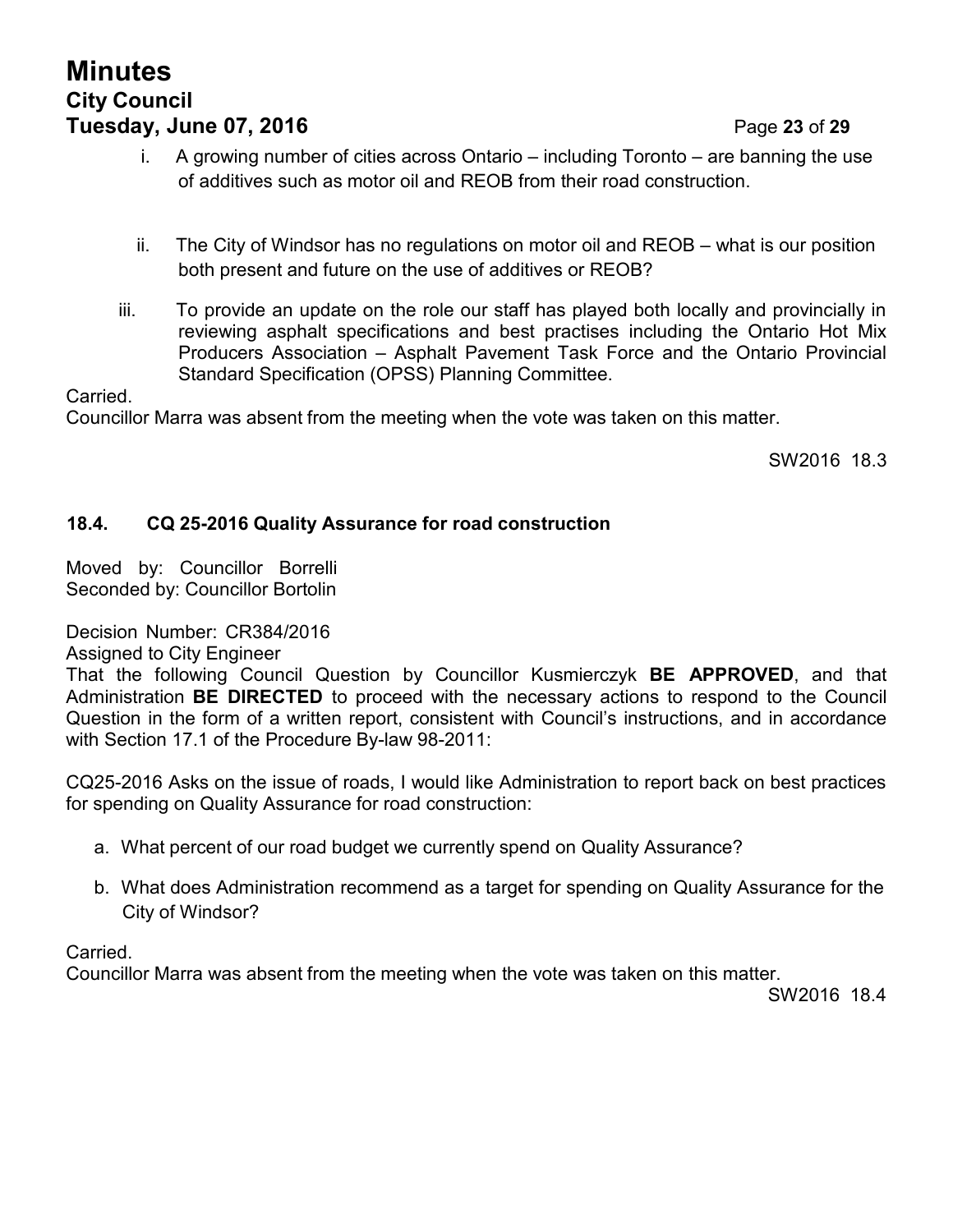### **21. ADJOURNMENT**

Moved by: Councillor Elliott Seconded by: Councillor Francis

That this Council meeting stand adjourned until the next regular meeting of Council or at the call of the Mayor.

Carried.

Councillor Marra was absent from the meeting when the vote was taken on this matter.

Accordingly, the meeting is adjourned at 7:50 o'clock p.m.

Mayor City Clerk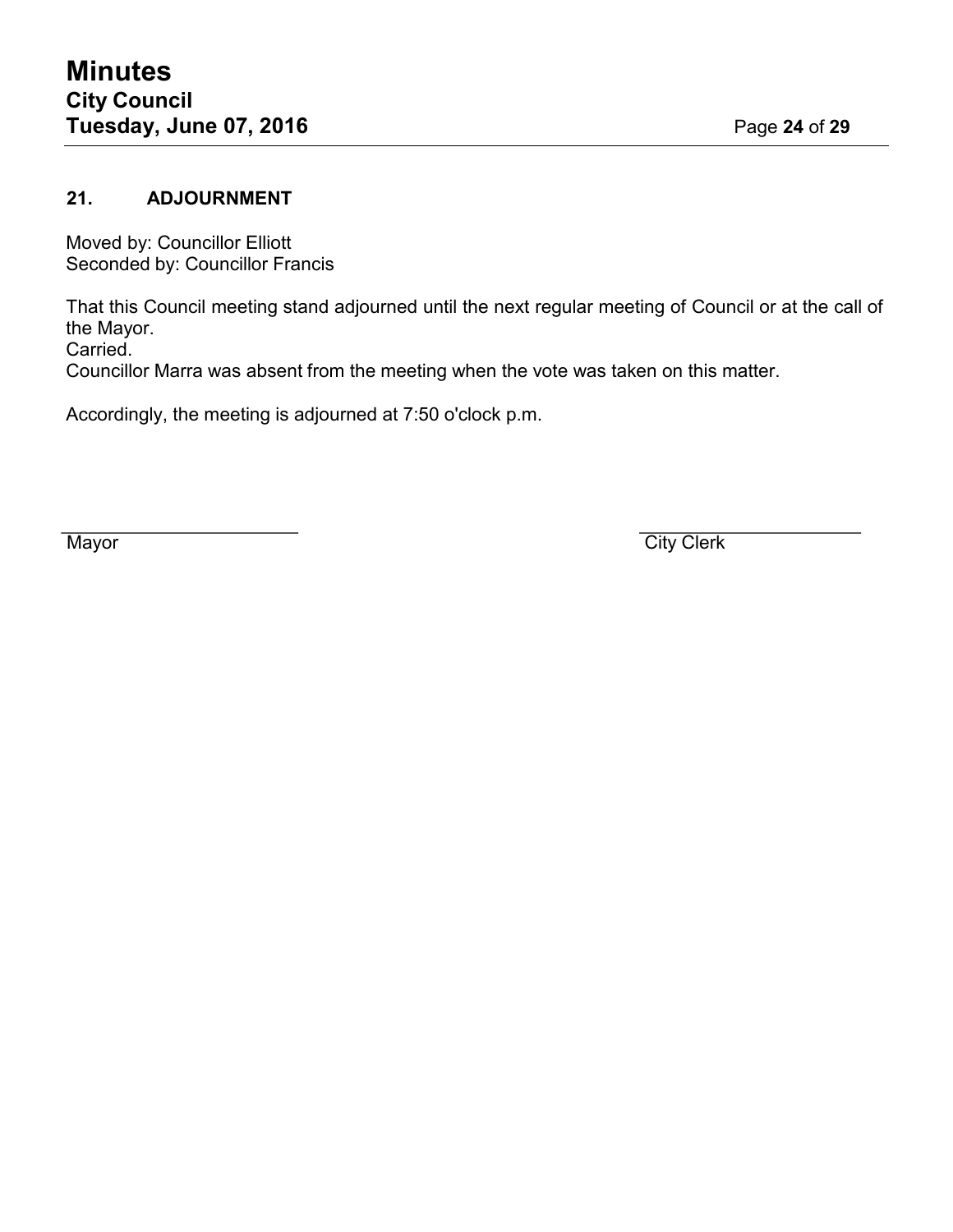### **Adopted by Council at its meeting held June 7, 2016 [CR379/2016]** SV/bm

#### **SPECIAL MEETING OF COUNCIL – IN CAMERA June 7, 2016**

#### **Meeting called to order at: 5:15 p.m.**

#### **Members in Attendance:**

Mayor D. Dilkens Councillor F. Francis Councillor J. Elliott Councillor C. Holt Councillor R. Bortolin Councillor B. Marra Councillor J. Gignac Councillor P. Borrelli Councillor H. Payne Councillor E. Sleiman Councillor I. Kusmierczyk

#### **Also in attendance:**

O. Colucci, Chief Administrative Officer

J. Payne, Community Development and Health Commissioner and

Corporate Leader Social Development, Health, Recreation and Culture

M. Winterton, City Engineer and Corporate Leader Environmental Protection and **Transportation** 

S. Vlachodimos, Deputy Clerk and Senior Manager of Council Services

J. Mancina, Chief Financial Officer/City Treasurer and Corporate Leader Finance and Technology

S. Askin-Hager, City Solicitor and Corporate Leader Economic Development and Public Safety

C. Brown, CEO for YQG and WDTC/Corporate Leader of Transportation **Services** 

F. Scarfone, Manager of Real Estate Services (Item 1)

**Verbal Motion is presented by Councillor Francis, seconded by Councillor Elliott, that Rule 3.3 (c) of the** *Procedure By-law, 98-2011,* **BE WAIVED to add the following Agenda items:**

- **2. Legal matter – litigation update**
- **3. Legal matter - litigation**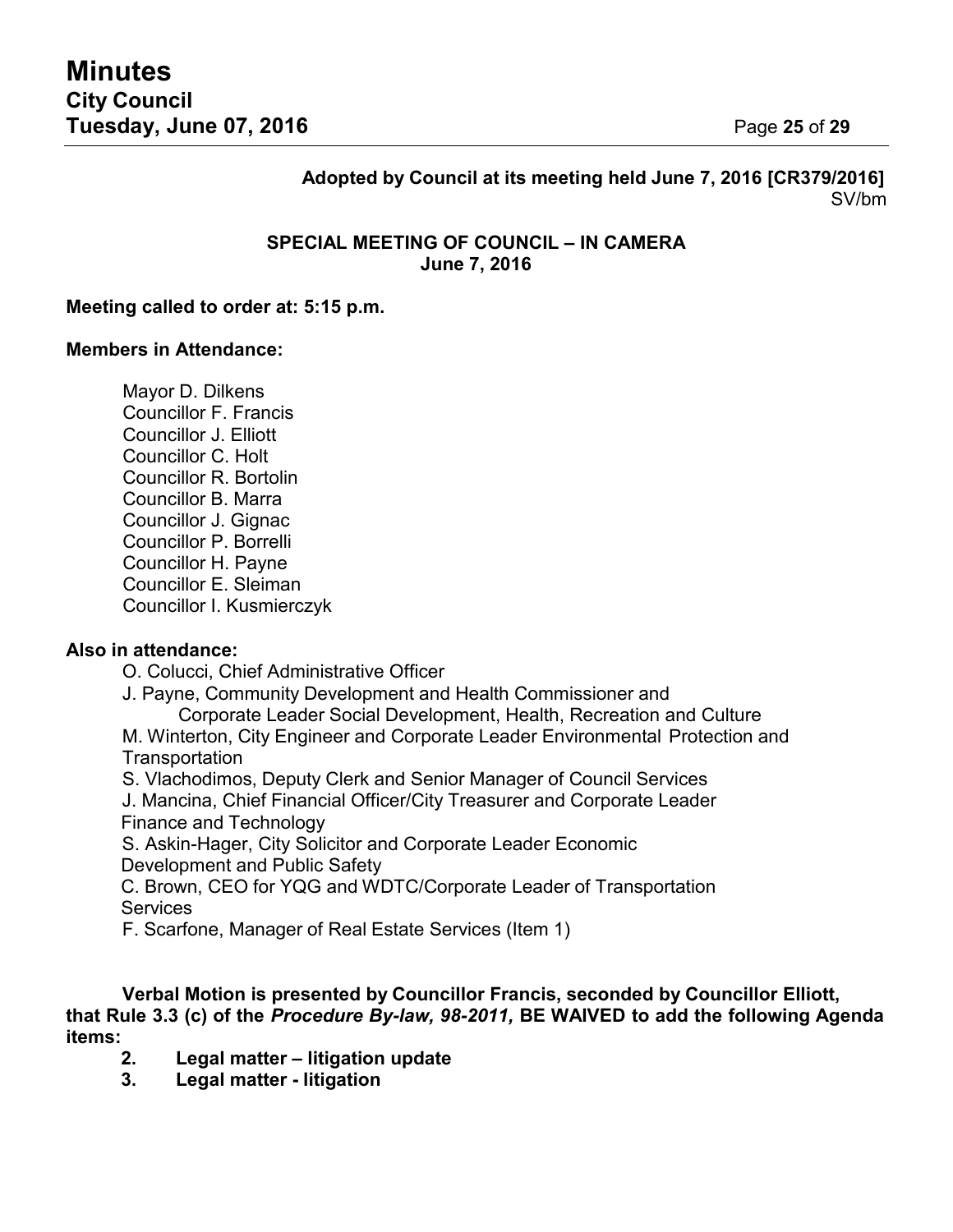# **Minutes City Council Tuesday, June 07, 2016** Page **26** of **29 Motion Carried.**

**Verbal Motion is presented by Councillor Gignac, seconded by Councillor Francis, to move in Camera for discussion of the following item(s), as amended:**

| <u>Item</u><br><u>No.</u> | <b>Subject</b>                                              | <b>Section - Pursuant</b><br>to Municipal Act,<br>2001, as amended |
|---------------------------|-------------------------------------------------------------|--------------------------------------------------------------------|
|                           | Property matter – sale of land                              | 239(2)(c)                                                          |
| 2.                        | Legal matter – litigation update – verbal<br>report - ADDED | 239(2)(e)                                                          |
| 3.                        | Legal matter – litigation – verbal report –<br><b>ADDED</b> | 239(2)(e)                                                          |

#### **Motion Carried.**

#### **Declarations of Pecuniary Interest:**

Councillor Sleiman declares a conflict and abstains from voting on Item 1 as his brother is involved with the sale of this land.

Councillors Bortolin, Marra and Elliott all disclose an interest and abstain from voting on Item 2 as they have been involved with entities that have participated in charitable gaming.

#### **Discussion on the items of business. (Items 1, 3 and 2)**

Councillor Sleiman leaves the meeting at 5:18 p.m. and returns at 5:25 p.m.

Councillors Bortolin, Marra and Elliott leave the meeting at 5:47 p.m. and return at 5:55 p.m.

**Verbal Motion is presented by Councillor Francis, seconded by Councillor Payne, to move back into public session.**

**Motion Carried.**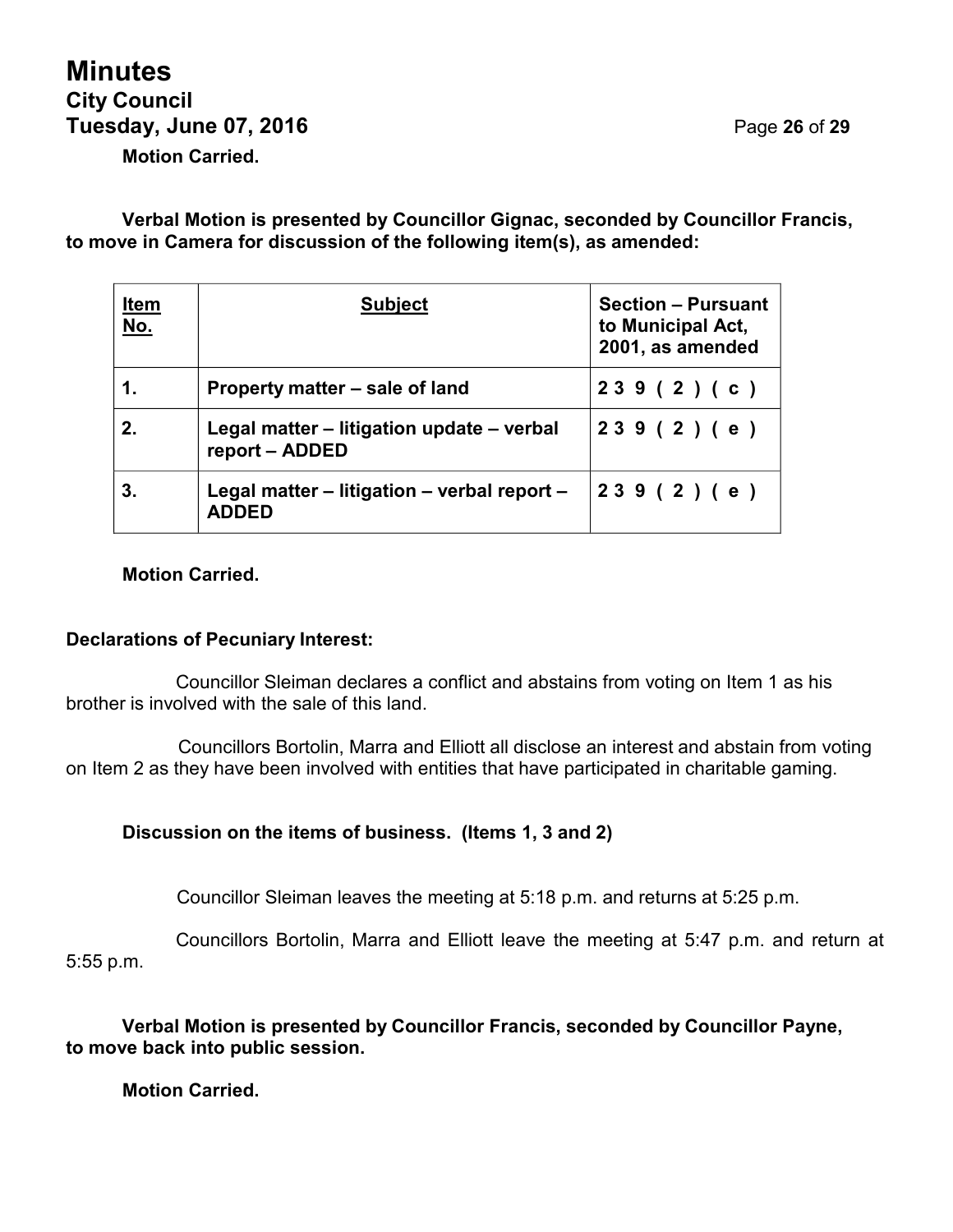#### **Moved by Councillor Gignac, seconded by Councillor Francis, THAT the Clerk BE DIRECTED to transmit the recommendation(s) contained in the report(s) discussed at the In-Camera Council Meeting held June 7, 2016 directly to Council for consideration at the next Regular Meeting.**

1. That the recommendation contained in the in-camera report from the Coordinator of Real Estate Services, Manager of Real Estate Services, City Solicitor and Corporate Leader Economic Development and Public Safety and Chief Financial Officer/City Treasurer and Corporate Leader Finance and Technology respecting a property matter – sale of land **BE APPROVED**.

2. That the verbal report from the City Solicitor and Corporate Leader Economic Development and Public Safety respecting a legal matter – litigation update **BE RECEIVED** and further that the City Solicitor **BE AUTHORIZED** to proceed on the verbal direction of Council.

3. That the verbal report from the City Solicitor and Corporate Leader Economic Development and Public Safety respecting a legal matter – litigation **BE RECEIVED FOR INFORMATION**.

#### **Motion Carried.**

**Moved by Councillor Gignac, seconded by Councillor Francis, That the special meeting of council held June 7, 2016 BE ADJOURNED. (Time: 5:56 p.m.) Motion Carried.**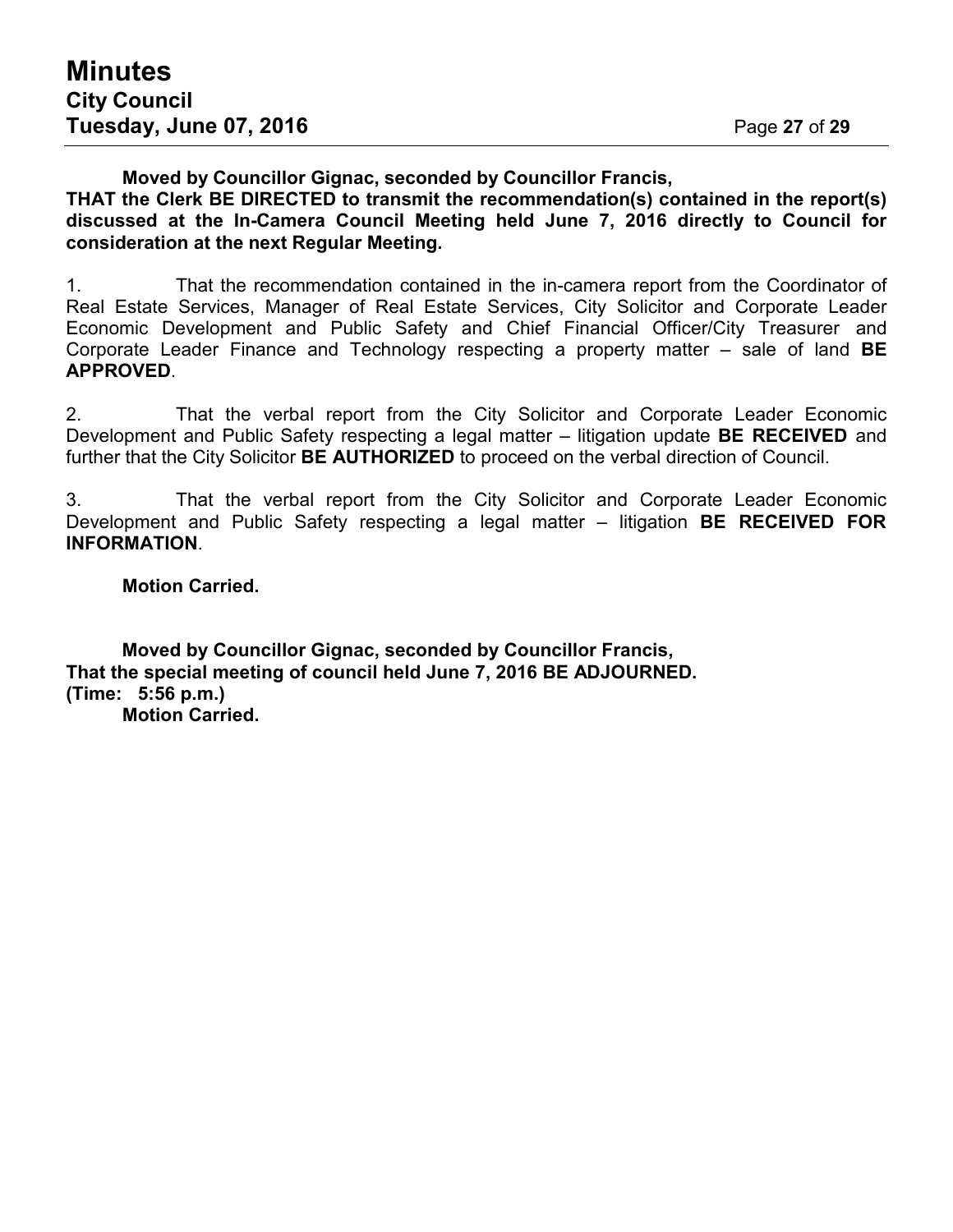#### **Adopted by Council at its meeting held June 7, 2016 [CR380/2016]**

SV/bm

Windsor, Ontario, June 20, 2016

#### **REPORT OF THE STRIKING COMMITTEE of its meeting held**

*June 7, 2016*

**PRESENT:** Mayor D. Dilkens Councillor F. Francis Councillor J. Gignac Councillor J. Elliott Councillor H. Payne Councillor I. Kusmierczyk Councillor E. Sleiman Councillor R. Bortolin Councillor C. Holt Councillor B. Marra Councillor P. Borrelli

#### **Also in attendance:**

- O. Colucci, Chief Administrative Officer
- J. Payne, Community Development and Health Commissioner and Corporate Leader Social Development, Health, Recreation and Culture
- M. Winterton, City Engineer and Corporate Leader Environmental Protection and **Transportation**
- S. Vlachodimos, Deputy Clerk and Senior Manager of Council Services
- J. Mancina, Chief Financial Officer/City Treasurer and Corporate Leader Finance and **Technology**
- S. Askin-Hager, City Solicitor and Corporate Leader Economic Development and Public **Safety**
- C. Brown, CEO for YQG and WDTC/Corporate Leader of Transportation Services

#### **Declarations of Pecuniary Interest:**

None declared.